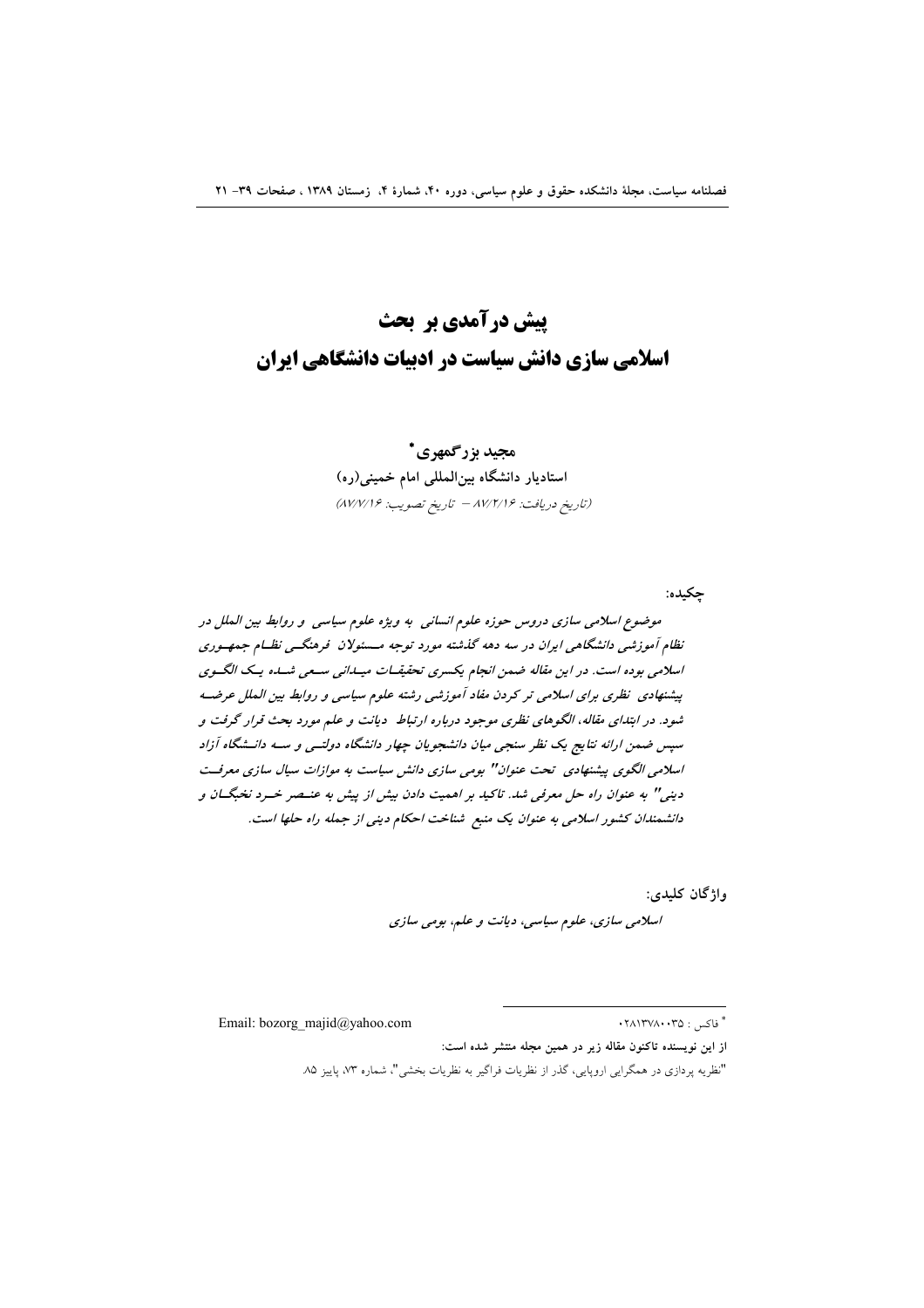امروزه نسبت میان علم و دین بـه یکـی از مباحـث محـوری در فلـسفه دینـی و معرفـت شناسی بدل شده است و نسبت ً میان علم به مثابه یافته های بشری و دین به مثاب ً دادههـای وحیانی در سه سطح و لایه بررسی میشود: نسبت میان گزاره های علمی و گزارههای دینبی، نسبت میان فرضیه های علمی و مفروضههای دینی و نسبت میان روحیه علمی و روحیه دینی. در طول سال های پس از انقلاب اسلامی، کارکرد آموزش و فرهنگ پذیری دینی در دانشگاه و تعهد مراکز آموزش عالی به این کارکرد، در عرصه نظر و عمل مورد توجه رهبـران نظـام قــرار گرفته است به ویـــژه اَنکــه انقـــلاب اســـلامی در گـــروه انقلابــات بــا ماهیــت سیاســـی فرهنگـــی طبقهبندی شده و از فرایند انقلاب فرهنگی آن انتظار می رود فـضای لازم را در دانــشگاه بــرای گسترش بنیانی اعتقادات اسلامی فراهم آورد. دانشگاه، نزدیک سه دهه پـر فـراز و نــشیب از راهبردهای متعدد را تجربه کرده و عبرتها و آموزههای بسیار را در دل خـود آنباشـته اسـت. دغدغههای پاسداشت دیانت و ارزش های دینی در محیط دانشگاه و نگرانی از احتمال استحاله هويت و شان كاركرد ذاتي دانـشگاه، مجموعــه دسـت انــدركاران آمـوزش عــالى را بــه اتخــاذ روشها و بهینهسازی همزیستی و یا همسوی و حتی یکی شدن دو حوزه علم و دین رهنمـون ساخته است (رجب زاده.ا.۱۳۸۱..۳) . موضوع اسلامی سازی مباحث رشته علـوم سیاسـی در ادبیـات دانشگاهی ایران از ابتدای انقلاب فرهنگی تاکنون مراحل متعدد را پشت سرگذاشته است. در این راستا، نخستین گام تعریف مجدد رشته هـای علـوم سیاسـی در اَسـتانه بازگـشایی مجـدد دانشگاهها از سوی ستاد انقلاب فرهنگی بود که سعی شد بـا وارد سـازی مفـاهیم متناسـب بـا ارزش۵مای انقلابی و اسلامی در سر فصل دروس اقدام لازم در مسیر اسلامی سازی این رشته صورت گیرد. این تلاش بعدها با افـزایش تعـداد دروس اسـلامی و تاسـیس مراکـز آموزشـی ترکیبی تقویت شد. برنامه اَموزشی مراکز ترکیبی اَموزش علوم اسلامی به موازات علوم سیاسی بود`.

این تلاش هنوز به ثمر ننشسته است. دکتر فیرحی مـدعی اسـت کـه حتـی حـوزه علمیـه امروزه به دنبال اَموزش و پژوهش دانش سیاست دچار نوعی پاردوکس معمایی شده اسـت. از یکسو با تکیه بر تجربه دهه گذشته و ضرورتهای نظام جمهوری اسلامی، میل به نقد سنّت و طرح آزاداندیشی و مقدمات نظریهپردازی متناسب با شرایط زمانه را دارد و از سوی دیگر یک جريان قويتر مخالف واهمه و طرد علوم جديد به ويژه در دانش سياست و دانش آموختگان آن در حوزه علميه رواج يافته است. ادعاى پيونـد علـوم انـساني جديـد بـالتبع علـوم سياسـي بـا

١. موسسات اَموزش تركيبي عبارتند از– دانشگاه امام صادق (ع).– دانشگاه امام بـاقر (ع)، – دانــشگاه بــاقر العلــوم(ع) (قــبارً موسسه اَموزش عالی باقر العلوم)، – دانشگاه مفید قم، – موسسه اَموزش و پژوهش امام خمینی (ره )،– موسسه علوم انــسانی، مرکز جهانی علوم اسلامی.- پژوهشکده امام خمینی و انقلاب اسلامی ، – پژوهشکده علوم و اندیشه سیاسی .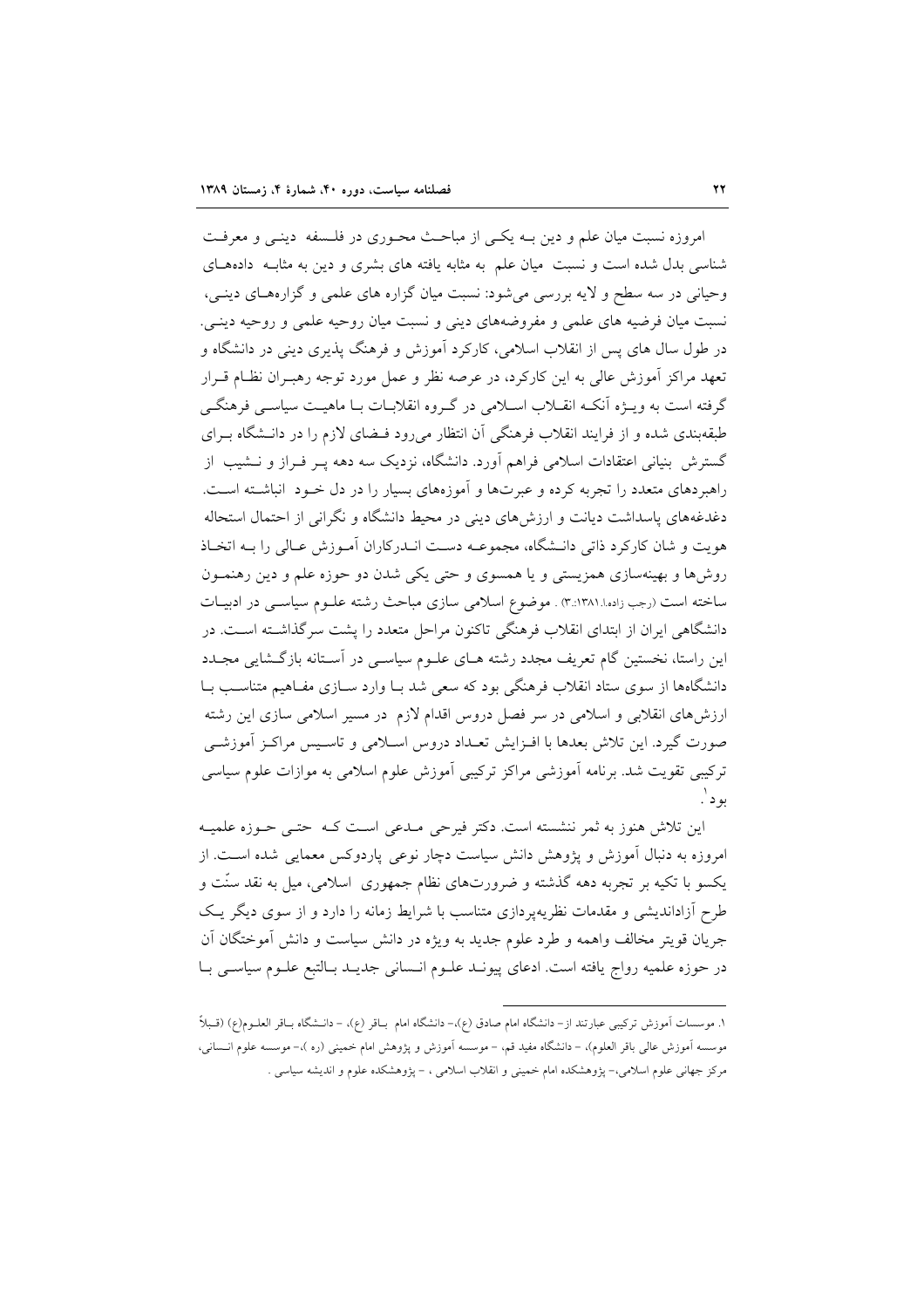سکولاریزم و سپس ضرورت مقابله با این علوم از باب ضرورت مقابله با سکولاریزم در حـال ر شد است (فیرجی ، ۱۳۸۶) .

به نظر میرسد اتخاذ روش اضافه کردن دروس اسلامی در جمع واحدهای آموزشی علـوم سیاسی و روابط بین الملل و یا مطالعه موازی دانش سیاست و علـوم اسـلامی ٍ در پـاره ای از مراکز دانشگاهی اگر چه توفیقاتی داشته است ولی عملاً نتوانسته در خرده نظام دانش سیاست و روابط بین|لملل خمیر مایعی متناسب با شرایط جامعه ایران اسلامی به ارمغان آورد.

هدف این مقاله پیشنهاد چهارچوب نظری و بنیادی برای طرح اسلامی سازی دروس علــوم سیاسی است و می کوشد ضمن تنبه دادن به مشکلات ریشهای و تاکید بـر ضـرورت پرهیـز از اقدامات عجولانه، الگویی پویا و منطبق بر گرایش بومی را عرضه دارد. از منظر نگارنـده، تنهـا راه ممکن توسل به بومی سازی دانش سیاست در ایران و در این مسیر ِ سیال سازی و گسترده سازی معرفت دینی در پر تو اتخاذ روشهای جدید استنباط احکام و قواعد اجتماعی و سیاسی در یک کشور اسلامی است.

برای انجام این پژوهش ضمن بهره گیری از مطالعات کتابخانه ای، با توزیع پرسشنامه میان دانشجویان کارشناسی و کارشناسی ارشد علوم سیاسی و روابط بین الملل چهار دانشگاه بزرگ دولتی و سه دانشگاه بزرگ آزاد اسلامی، موضوع وضعیت دروس اسلامی این رشته ها استعلام گردید که نتایج حاصل در ارائه طرح نهایی بکار گرفته شد.

#### بحث نظرى ارتباط علم و دين

**۱.الگوی های مرتنی و گیبونزی**: تا پیش از انتشار کتاب "گیبونز" و همکارانش با عنــوان "شيوه جديد توليد دانش" به سال ١٩٩٤، الگوى مرتنى مـورد اقبـال بـسيارى از نويـسندگان و محققان بود. خمیر مایه اصلی الگوی مرتن پـذیرش ایـن اصـل اسـت کـه " دانـش مـستقل از هنجار" تعریف شده و شکل می گیرد. لذا هرچه شبکه هنجاری با فعالیتهای علمبی همسوتر باشد، سطح تعارضها كمتر خواهد بود و رشد علم نيز بهتر و گستردهتر خواهـد شـد. مطـابق الگوی مرتن، ارتقای علوم نیازمند کاهش سطح تعارضات ایدئولوژیک و تـلاش بـرای حــذف آنها است (R.K. Merton, 1975). در صورت توسل به الگـوی مرتنـبی کـه بـه روایـت حــداقلبی موسوم است باید به کاهش ِ تعارض میان گزاره های علمی و دینی با اصلاح آموزه های دینــی و یا تفسیر گزاره های علمی در چهارچوب فرضیات دینی پرداخت (ایان بابور، ١٣٦٢). از سـوی دیگر، گیبونز و همکارانش در سال ۱۹۹٤ در بستر انتقادی به الگوی مـرتن، بـه انتـشار "شـیوه جدید تولید دانش" اقدام کردند که بنیان آن را پــذیرش اصــل "تولیــد دانــش در بــستر شــبکه هنجارهای اجتماعی" و از آن جمله توجه به نقش موثر هنجار های دینی شکل میدهد. از این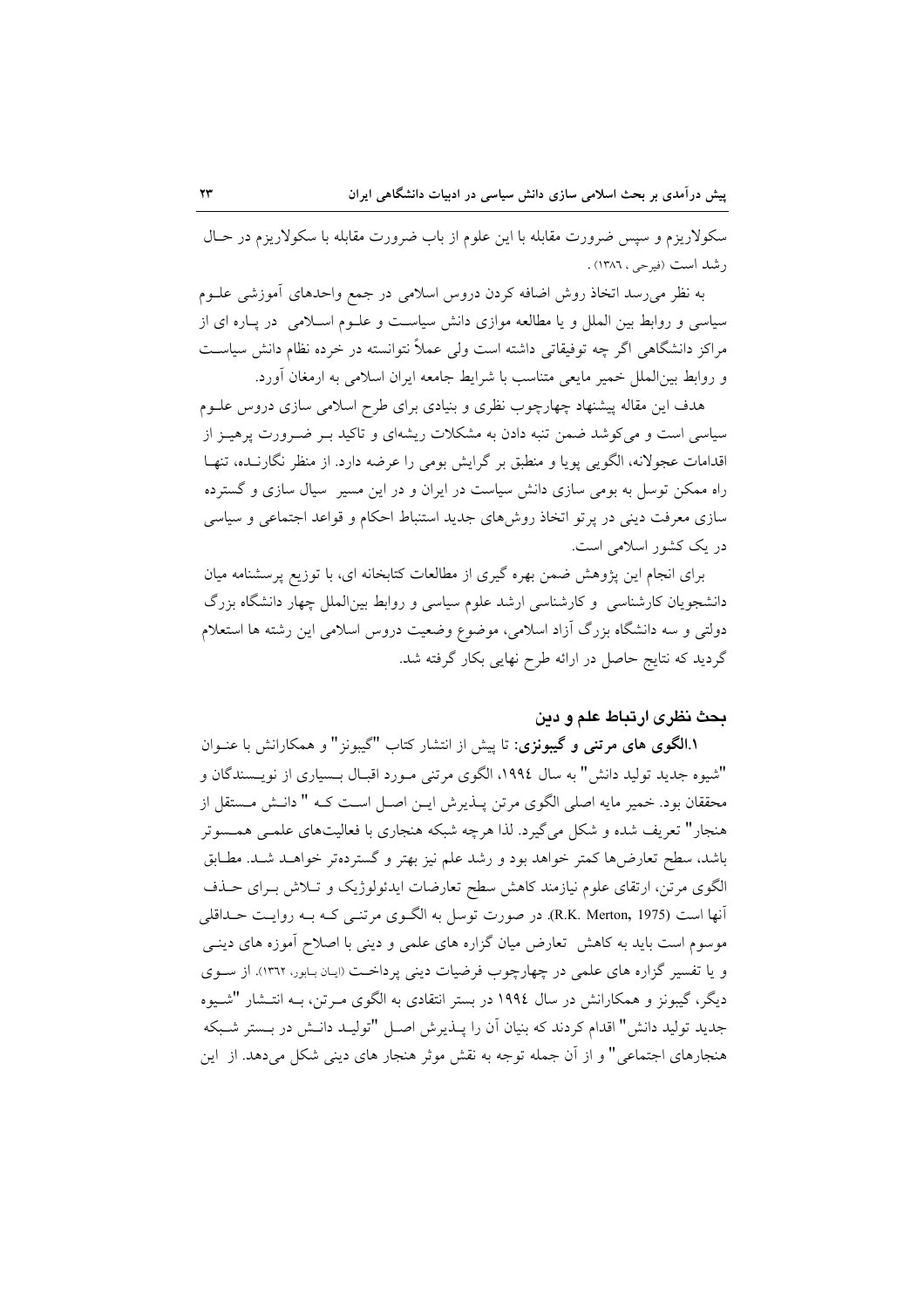منظر رشتههای دانشگاهی محصول این تعامل هستند و باید محصول این تعامل نیـز باشـند تـا ىتوانند كار آمدى متناسب داشته باشند (M. Gibons.1994).

الگوی گیبونزی به روایت حداکثری معروف است زیرا که مفروضههای دیانت را در سـطح بالایی در نظام معرفت دخالت میدهد. توسل به این الگو بجای گرایش به کاهش تضاد به بـاز تولید تک مسیری دانش می اندیشد و همگرایی معرفتی را طلب میکند. در چهبارچوب ایس الگو دانش تحت تاثیر نظام هنجارهایی اجتماعی، فلسفی و دینی شکل میگیـرد نـه مـستقل از آن.

۲. سنخ شناسی دیدگاههای اندیشمندان مسلمان: در جامعهٔ دانشگاهی ایـران و جهـان اسلام، برداشت ها و نگرش ها نسبت به رابطه دین و علم، معرکهٔ آراء است. نگـرشهــا کــاملاً قطبی شده، متمایز و بعضاً رادیکال هستند. نکتـهٔ مهـم در ایــن زمینــه، تنــوع و تــشتت فــراوان دیدگاه هاست. بر اساس بررسه های ذاکر صـالحی، ۲۲ تعبیـر گونـاگون از دانـش و دانـشگاه اسلامی استخراج شده که هر کدام مبتنی بر تلقی خاص از پـروژهٔ دانــش اســلامی اســت (د<sub>اکـر</sub> صالحي، ١٣٨٦). بديهي است به دليل عدم وفاق نخبگان فكري است كه ايــن پــروژه هــم از جنبــهٔ نظری و هم در عرصهٔ عمل پیشرفتی چندان نداشته است. در مجموع مـیتـوان بـا مـسامحه و تلفیق دیدگاه های گوناگون آنها را به سه دسته کلی تقسیم کرد:

#### دىدگاه اول:

دیدگاه مخالف نسبت به مقولهٔ اسلامی شدن دانش و دانشگاه است. این دیدگاه نسبت بـین دانش و عقیده را تباین و گاه تعارض میداند و معتقـد اسـت مفـاهیمی چـون دانـش اسـلامی دارای ابهام بوده و پارادوکسیکال (ناسازه) هستند. آنها بر ماهیت علوم جدید تکیـه مـی کننـد و معتقدند قلمروهای علم و دین متفاوت است. مخالفان یا بر تمایز روش۵ای علم و دین تأکیــد می کنند و یا زبان علم و دین و گزاره های آنها را کاملاً متفاوت میدانند. آنها میگوینــد شــیوهٔ کسب معرفت در علم و دین تفاوت می کند. علم کاری به فلسفهٔ حیات نـدارد و فقـط دانـش فنی و تخصصی می دهد. علم فقط از نظم و انتظام های پیش بینـی پــذیر طبیعــت مــا را آگــاه می كند. از طرفي زبان علم «زبان ناظر» است در حالي كـه زبـان ديـن «عامـل» اسـت. ديـدگاه حداقلی، نگران ایدئولوژیک شدن علم است و برای این نگرانی به تجربیات تلـخ بلـوک شـرق استناد می کند. در نهایت در این منظر، تحقق دانش اسلامی ممکن نیست یا چنانچه ممکن باشد مطلوب نست.

مصطفی ملکیان مفهوم دانش اسلامی را مفهومی پارداوکسیکال (ناسازه) میدانــد. زیــرا اولاً معلوم نیست که قرأن و روایات درصدد بیان علوم برای ً ما هستند؛ ثانیاً به فرض که بتوان علــم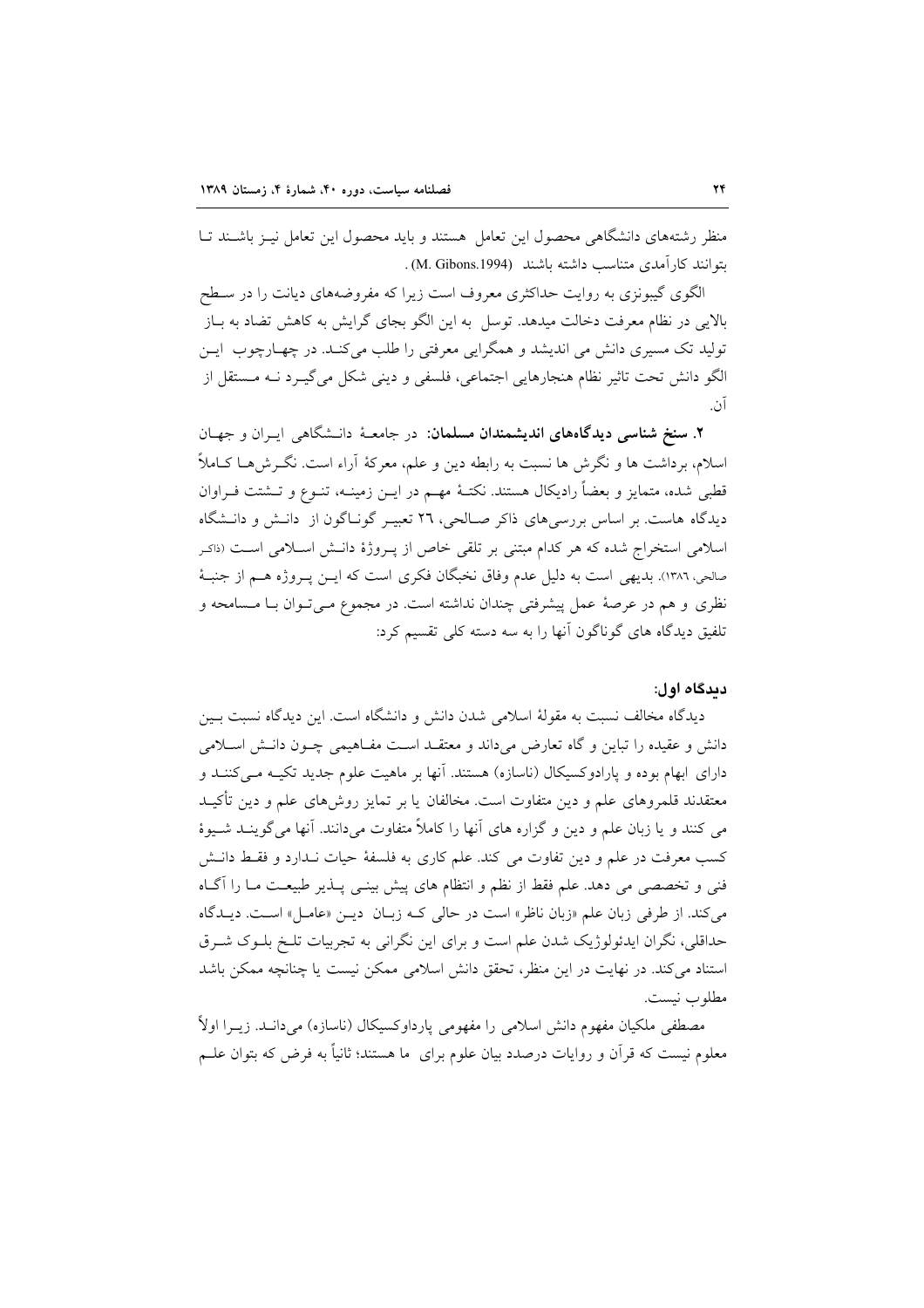را با اخذ پیش فرض هایی دینی، دینی کرد. ولی چگونه ادعا می شود کـه ایــن علــم، اســلامی است و مسیحی و بودایی و یهودی نیست؟ ثالثاً علم اسلامی به فرض وقوع، چگونه می خواهــد با انسانهایی که التزام به قرأن و روایات ندارد، روبرو بشود. پـس بایــد بــه روش۵حـای عینــی همگانی متوسل بشود که در آن صورت هم، دیگر علم اسلامی نیست (قبادی، ۱۳۷۹، ۱۸: ۱۸) عــلاوه بر اینها اگر با رجوع به کتاب و سنت می توان المثنای اسلامی همهٔ علوم را یدیـد آورد، قــوای ادراکی که خدا در اختیار بشر نهاده است به چه کار می آیند؟ علی الخصوص توصیه و دعوت خود کتاب و سنت به تفکر و تعقل چه محلی دارد؟ باید اضافه شود که نفس اقـدام بـه ایجـاد المثناي اسلامي علوم موجود، نشانگر اين است كه اقدام كنندگان از همه يا پاره اي از نظريـات عرضه شده در این علوم خشنود نیستند. از این رو پیش بینی میشود که همه یا پاره ای از آراء و نظریاتی که در این المثنای اسلامی ظاهر خواهد شد با آراء و نظریات علوم موجـود ســازگار نباشند. در این صورت چه کنیم و کدام را بپذیریم؟ اگر بگـوییم «داده هـای وحیـانی حقـایقی مطلق و جاودانه اند» و لذا جانب المثناي اسلامي را بگيريم بايد توجـه كنـيم كـه جميـع پـيش فرضهای این گزاره از یافته های عقلی هستند و به تعبیری حقایقی غیرقطعی و موقتند! (ملکیان، ١٣٧٨، ٤٨٨ و ٤٨٩).

#### دىدگاه دوم:

نقطهٔ مقابل دیدگاه اول است و دیدگاه حداکثری است. این دیدگاه یـا دنبـال پـروژهٔ دینـی کردن علم است و یا پروژهٔ علمی کردن دین این دیدگاه به نوعی تبلیغ تضاد بین علــم و دیــن می کند و از این نظر با دیدگاه اول تا حدودی مشترک است. در این دیدگاه نه تنها علوم انسانی بلکه علوم تجربی هم باید اسلامی شود و ما اکنون تنها از باب اضطرار است که مشکلات خود را از طریق رهآوردهای علوم تجربی رتق و فتـق مـیکنـیم. در بخـش علمـی کـردن دیـن، در سال های پیش از پیروزی انقلاب اسلامی بخشی از آثار و ادبیات مربوطه بـه پـیش گـویی هـای علمی قرآن دربارهٔ امور طبیعی و طب و ... اختصاص داشت و در مصر هم این جریان فکری هنوز ادامه پیدا کرده است.

در این دیدگاه هرکدام از علم و دین جای همدیگر را تنگ مـیکننـد و در صـورت بـروز تعارض بین آموزه ها یکی از این دو باید به نفع دیگری کنـار رود. امـری کـه در ایــن دیــدگاه وقوع و تحقق آن نیز گریز ناپذیر است. دیدگاه اول یعنی نفی کامل دانشگاه اسلامی بـه دلیـل تضاد آموزه های دینی با علوم و دیدگاه دوم یعنی اثبـات دانـشگاه و دانـش اسـلامی بــه نحــو حداکثری و تمام عیار أن که متولی تدوین و تولید علوم تجربی اسلامی از قبیل شیمی اسـلامی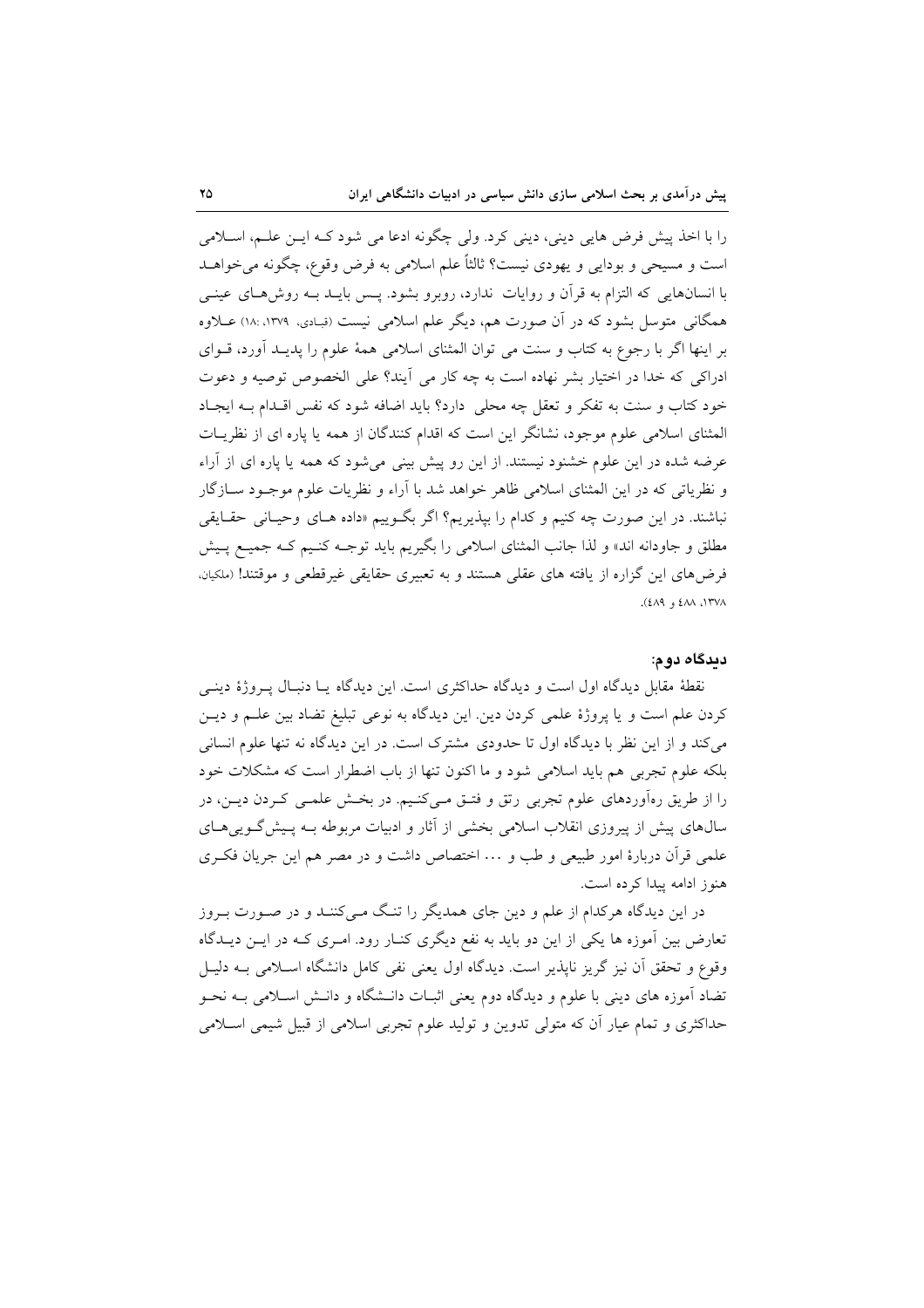و فيزيک اسلامي است مانند دو لبهٔ يک قيچي عمل ميکنند. هر دو شـق ايـن ديـدگاه در نفـي مکمل بودن علم و دین شریک اند هر چند به صراحت از بیان آن امتناع کنند.

شق دوم این دیدگاه هیـچگونه عرصهای را به عنوان عرصه مباحات، رخَص و منطقهٔ الفراغ نمي پذيرد و معتقد است همهٔ اعمال روزمره حتى فرأيند كـار علمـي بايــد در چــارچوبهــاي شرعی رسمیت و مشروعیت پیدا کند و در نهایت در خدمت پرستش خدای متعال قـرار گیـرد (پیروزمند، ۱۳۷۸: ۱۵۱). پیروزمند معتقد است هیچ سطحی از تـصمیم گیـری چـه فـردی و چـه اجتماعي نيست كه نسبت أن با دين قابل احراز نباشد ولو با واسطه. بنـابراين در قـضيهٔ علـوم، روش هم باید اسلامی بشود. روشی که ما پیشنهاد میکنیم هم روش استقرایی و هــم قیاســی و هم تجربي را در برمي گيرد.

#### دېدگاه سوم: (راه حل ميانه)

دیدگاه سوم را می توان دیدگاه حد وسط (متعادل) نام گذاشت. این دیـدگاه تـاکنون در دو سطح نظری و کاربردی ظهور و بروز داشته است.

در سطح نظری این دیدگاه علم و دین را مکمل هم میداند و معتقـد اسـت تعارضـی بـین محتوای علم و دین نیست بلکه تعارض ناشـی از ایـن اسـت کـه روش علمـی را تنهـا طریـق رسيدن به معرفت بدانيم. اين ديـدگاه معتقــد اسـت نــوعي هــستي شناســي در نظريــات علمــي خوابیده است و علوم تجربی دارای یکسری پیشفررضهای غیرعلمی و متافیزیکال است. اینکه پژوهشگر چه پارادایم و چه برنامهٔ پژوهشی (به تعبیر لاکاتوش) و چه مفاهیم و چه مـسایلی را انتخاب می کند مربوط به خود آن علم و فرآیند کار علمی نیست. دین و دغدغـههـای دینـی از همینجا حداقل در مقام «شکار مسایل» وارد فراّیند تحقیق می شوند و تأثیرات پایدار خود را بر جا مي گذارند (باقري: ٦٧).

در این رابطه با انجام تعدیلات منطقی در روش شناخت پدیدهها، استدلال و استنباط نتایج و احکام میتوان به دستاوردهای مفیدتر برای تداوم سعادتمند حیـات بـشری در حـوزه هـای علمی و دینی رسید. در این میدان هر دو حوزه باید در روش۵لی علمی خود به نفـع یکـدیگر تعدیلاتی کنند. ارباب علم نباید منحصراً روش پوزیتیویستی و تکیه بر مشاهده و تجربـه عینــی را مبنای تحلیل و استدلال های خود قرار دهند و ارباب دیانت نیز نباید بـه روش هـای علمـی جامعهشناسی و نتایج حاصل از مطالعات پیمایشی حداقل در یک جامعـه اسـلامی بـی تفـاوت ىاشند.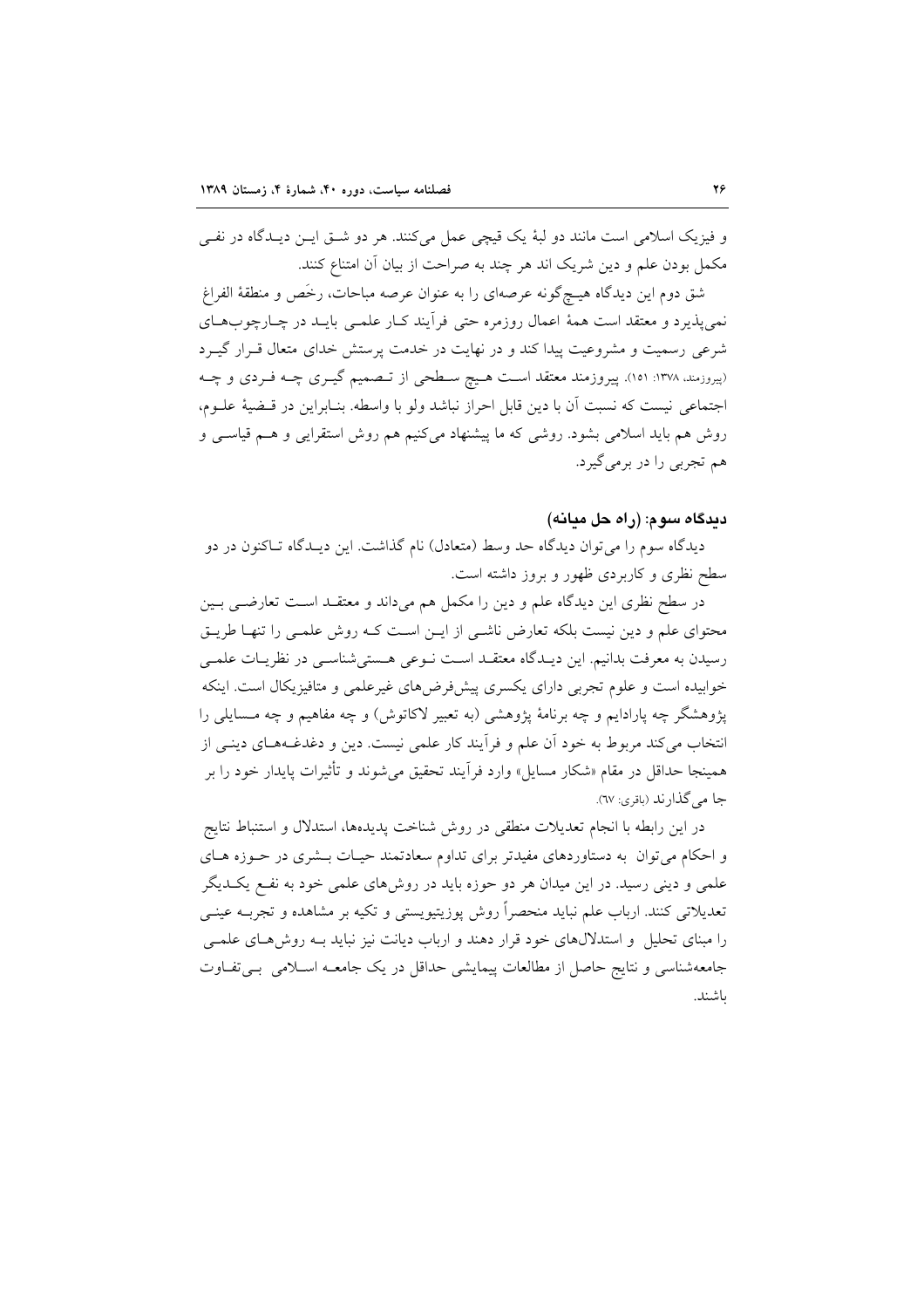نگاهی به بازتاب تدریس دروس اسلامی در میان دانشجویان

برای بررسی بازتاب تدریس دروس اسلامی میان دانشجویان رشته علوم سیاسبی، دو کبار پژوهشی انجام گرفته است. یکی نظر سنجی دکتر کریمی (مله) از ۱۳۸ دانشجوی کارشناسی و کارشناسی ارشد علوم سیاسی دانشگاه مازندران در سال ۱۳۸۵ و نظر سنجی تیم نگارنـده ایــن مقاله از دانشجویان کارشناسی و کارشناسی ارشـد علـوم سیاسـی و روابـط بـین الملـل چهـار دانشگاه دولتی مهم و سه واحد بزرگ دانشگاه آزاد اسلامی در ۱۳۸۲.

۱.نظر سنجی در دانشگاه مازندران، سال ۱۳۸۵: در این برنامـه ۱۲۱ نفـر از دانـشجویان مقطع کارشناسی و ١٧ نفر از دانشجویان مقطع ارشد و ٩ نفر از اسـاتید دروس اسـلامی رشـته در نظر سنجی شرکت داشتند. طی این نظر سنجی ۸ درصد از جامعه آماری گزینه" علاقه وافر به دروس اسلامی"و ٥٥/١ درصد گزینه "علاقه دارم" و ٣٧ درصـد گزینـه "علاقـه نـدارم" را انتخاب کر ده اند (کریمی، ۱۳۸۵، صص۱٤۲-۱۲۱) .

در جدولهای زیر درصد پاسخ جامعه آماری به سایر سوالات طرح شده مـشخص شـده است.

| یرسشها: تدریس دروس اسلامی       | درصد پاسخ بل <sub>ی</sub> | درصد پاسخ خیر            |
|---------------------------------|---------------------------|--------------------------|
|                                 |                           |                          |
| باعث اسلامی شدن سیاست می شود    | $\mathbf{r}/\mathbf{r}$   | 99/9                     |
| اشکالات و معایب سیاست غیر       | YY/V                      | VV/Y                     |
| اسلامی را اَشکار می کند         |                           |                          |
| به تقويت اعتقادات و تعهد اسلامي | $14^{\circ}$              | $\Lambda\Delta/\Upsilon$ |
| کمک می کند                      |                           |                          |
| به افزایش دانش دانشجویان کمک    | $\Delta f/\Delta$         | ۲۵/۵                     |
| می کند                          |                           |                          |

جدول شماره ١ : میزان تاثیر دروس اسلامی (کریمی،١٣٨٥ :١٣٣)

جدول شماره ۲ : کفایت دروس اسلامی(کریمی،۱۳۳:

| يرسشها                         | درصد پاسخ بلي | درصد پاسخ خیر |
|--------------------------------|---------------|---------------|
|                                |               |               |
| عناوين كنوني كافي و لازم است   | $Y \cdot / V$ | V9/Y          |
| افزایش دروس اسلامی نیاز است    | ۱۳            | $\wedge\vee$  |
| دروس اسلامی فعلی زیاد است و با | ۵۸            | ۴۲            |
| هم همپوشانی زیاد دارند         |               |               |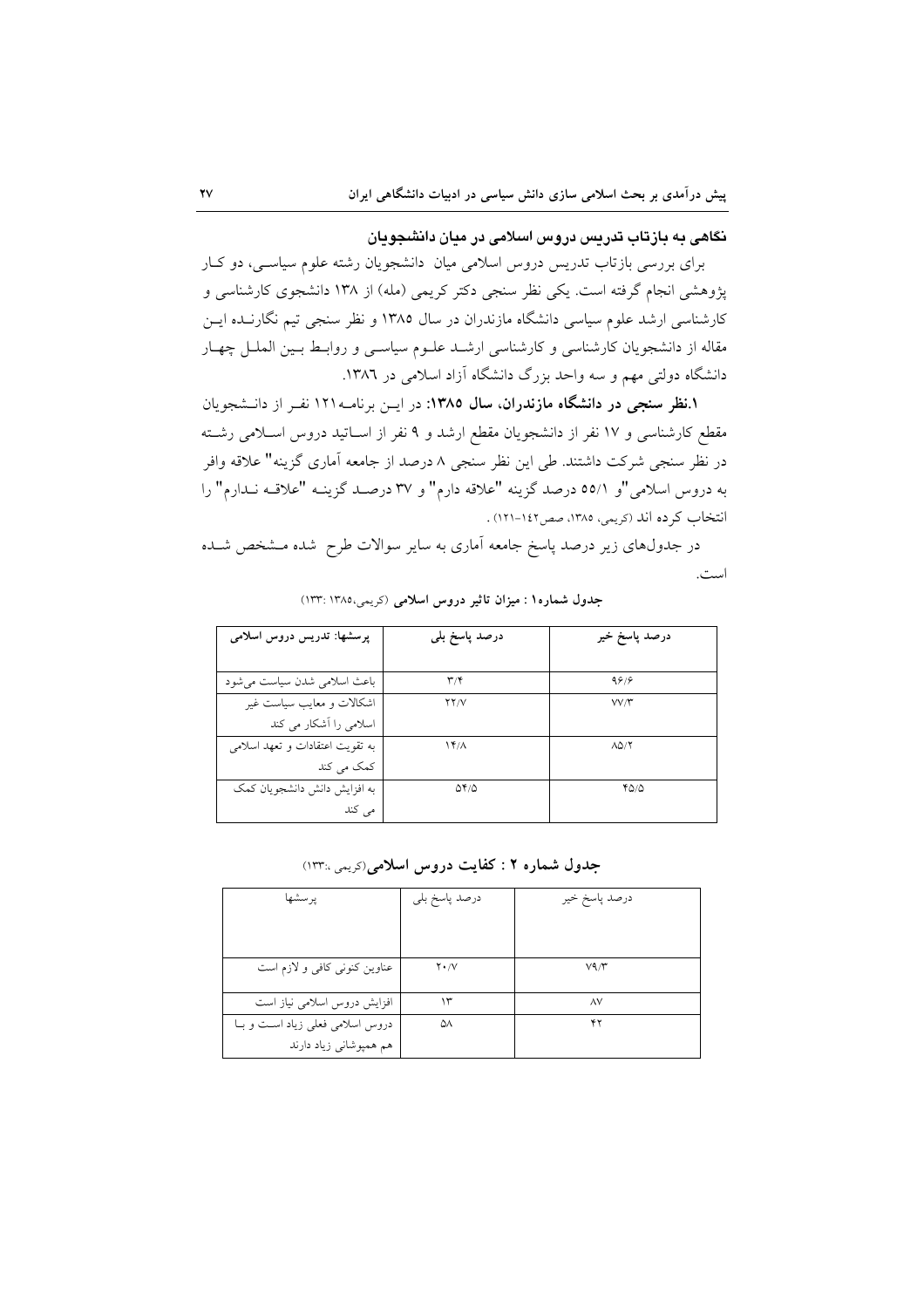| نحوه ارائه دروس اسلامى          | درصد پاسخ         |
|---------------------------------|-------------------|
| مناسب است                       | $\Lambda/\Lambda$ |
| خوب است ولی نیازمند بازنگری است | YY/V              |
| مناسب نيست                      | 44/0              |
| بی جواب                         | تقريبا            |

جدول شماره ۳: کیفیت ارائه دروس

جدول شماره ٤: ارزيابي دانشجو از محتواي دروس اسلامي

| محتواي دروس                         | كاملا موافقم           | موافقم | مخالفم      | كاملا                    | بيجواب |
|-------------------------------------|------------------------|--------|-------------|--------------------------|--------|
|                                     |                        |        |             | مخالفم                   |        |
| لازمه ايجاد علاقمندي در دانـشجويان، |                        |        |             |                          |        |
| تغییر و بازنگری دروس است            | fV/F                   | YY'    | $\Delta/Y$  |                          |        |
| محتوای دروس پاسخگویی نیاز های       | $\mathsf{r}\mathsf{r}$ | ۴۴/۸   | $\lambda$ / | $\mathsf{r}'/\mathsf{v}$ |        |
| فكرى دانشجويان نيست                 |                        |        |             |                          |        |

بر اساس جدول شماره یک ۹٦/٦ درصد دانشجویان جامعه آماری معتقدند که ایــن دروس بــه اسلامی شدن سیاست کمک نمی کند. بر اساس جدول شماره دو ۷۹/۳ درصد بـه کفایـت ایــن دروس پاسخ خیر داده اند. بر پایه جدول شماره چهار نیز در جواب به سوال پاسـخگو نبــودن دروس به نیازهای فکری دانشجویان ٤٤/٨ درصد اعلام موافقت و ٤٣/٣ درصد اعـلام كـاملا موافقت را کرده اند.

۲. نظر سنجی سال ۱۳۸٦: در این نظر سنجی، پرســشنامههـایی میـان دانــشجویان مقــاطع کارشناسی و کارشناسی ارشـد علـوم سیاسـی و روابـط بـینالملـل در چهـار دانـشگاه دولتـی {دانشگاه تهران، شهید بهشتی، علامه طباطبایی (ره) و بـین المللـی امـام خمینـی (ره)} و سـه دانشگاه آزاد اسلامی (تهران واحد مرکز، واحد کرج ، و واحد زنجان) توزیع گردیــد.سـپس از مجموعه پرسشنامه ها اوراق ً مربوط به دانشجویان ترم اول و دوم تحصیلی ً مقطع کارشناسی و دانشجویان ارشد دارای مدرک غیر علوم سیاسی به علت فقدان توانایی لازم برای ابـراز نظـر از جامعه أماري حذف شدند .

طی عملیات نظرسنجی از طریــق پرســشنامه مجموعــا ٦٣٥ دانــشجو ی علــوم سیاســی و روابط بین الملل در مقطع کارشناسی و ۱۱۹ دانشجو در مقطع کارشناسی ارشـد از دانــشگاههــا مزبوری پرسشنامه را تکمیل کردند. در مواردی معدود برخی از دانشجویان هـیچ گزینــه ای را علامت نزدند که تفاوت مجموع درصد سه گزینه با ۱۰۰به همین علت می باشد.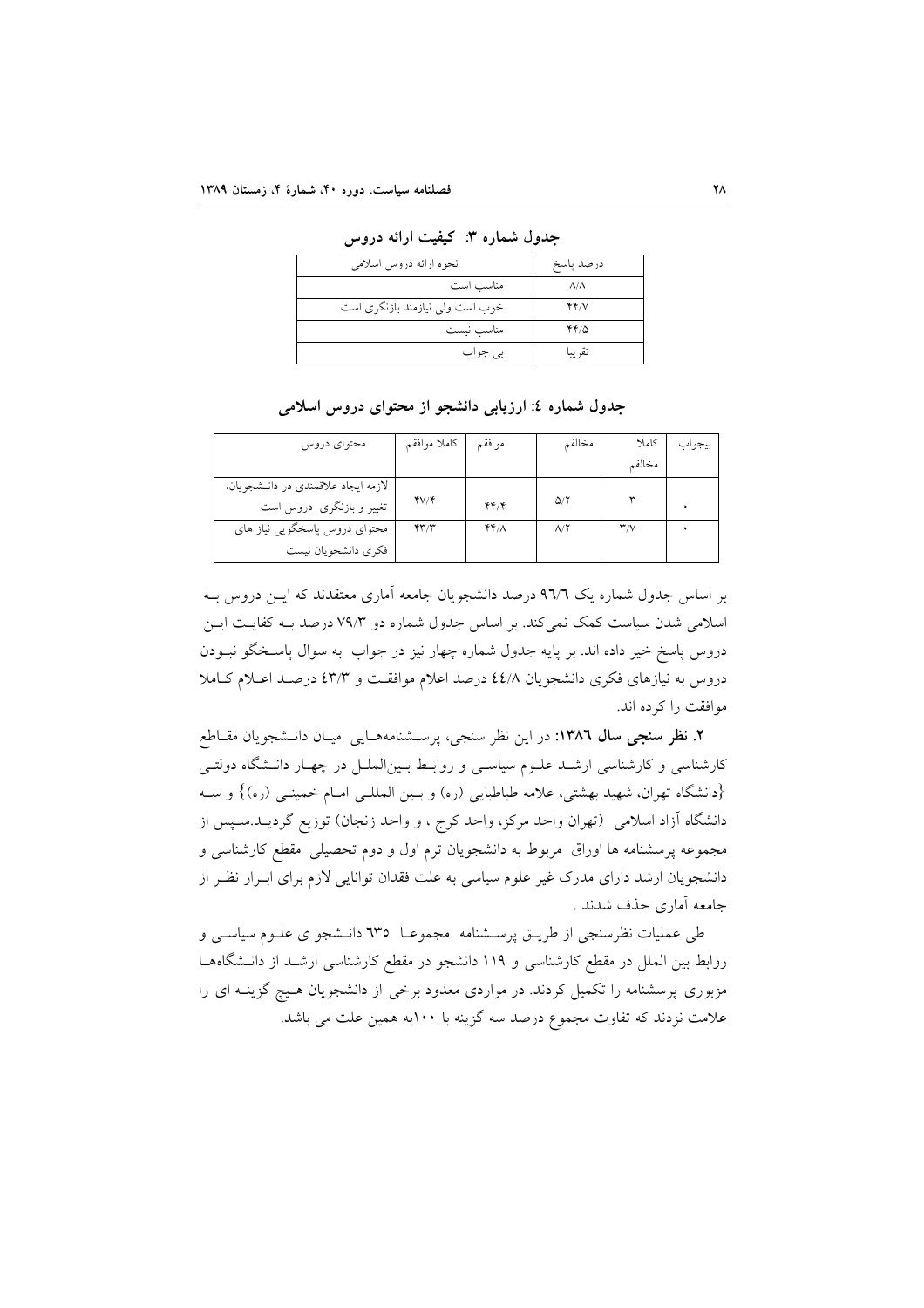جدول شماره ٥. پرسش از محتوای دروس اسلامی، دانشجویان کارشناسی و کارشناسی ارشد(سوال اول)

| گز بنه ها                              | پاســـخ دانـــشجويان |                 |
|----------------------------------------|----------------------|-----------------|
|                                        | کارشناسی             | دانـــــشجو بان |
|                                        |                      | رشد             |
| گزينه اول :به اين دروس علاقمندم        | 10/7V                | 1779            |
| و تمايـل دارم ايـن دروس بـا محتـواي    |                      |                 |
| فعلى حفظ شود                           |                      |                 |
| گزینه دوم:چون این دروس ماهیت           | <b>TY/VQ</b>         | $Y/\Delta$      |
| شعاری دارند به آنها علاقه ای ندارم     |                      |                 |
| گزينه سوم:به اين دروس علاقمندم         | 48/68                | QY/5Y           |
| ولی فکر میکنم محتـوای اّنهـا بــه حــد |                      |                 |
| كافى براى دانشجويان قانع كننده نيست    |                      |                 |

## جدول شماره ٦. پرســـش از ضـــرورت بـــازنگری دروس اســـلامی، دانـــشجویان کارشناسی و ارشد (سوال دوم)

| گز بنه ها                           | کار شناسے ِ | کارشناسی ارشد      |
|-------------------------------------|-------------|--------------------|
| گزينــــه اول :ضــــرورتي بــــراي  | 1.7V        | 10/7V              |
| بازنگری این دروس وجود ندارد         |             |                    |
|                                     |             |                    |
| گزینه دوم: بازنگری ضروری است        | 51/10       | $\Delta V/F\Delta$ |
| و بایــد بــازنگری در مــسیر پاســخ |             |                    |
| منطقى به سوالات باشد.               |             |                    |
| گزينه سوم:بـا انـدکي بـازنگري و     | $Y$ ۶/۲۰    | ۲۶/۳               |
| تسلط اساتيد مشكلات برطرف مي         |             |                    |
| شو د                                |             |                    |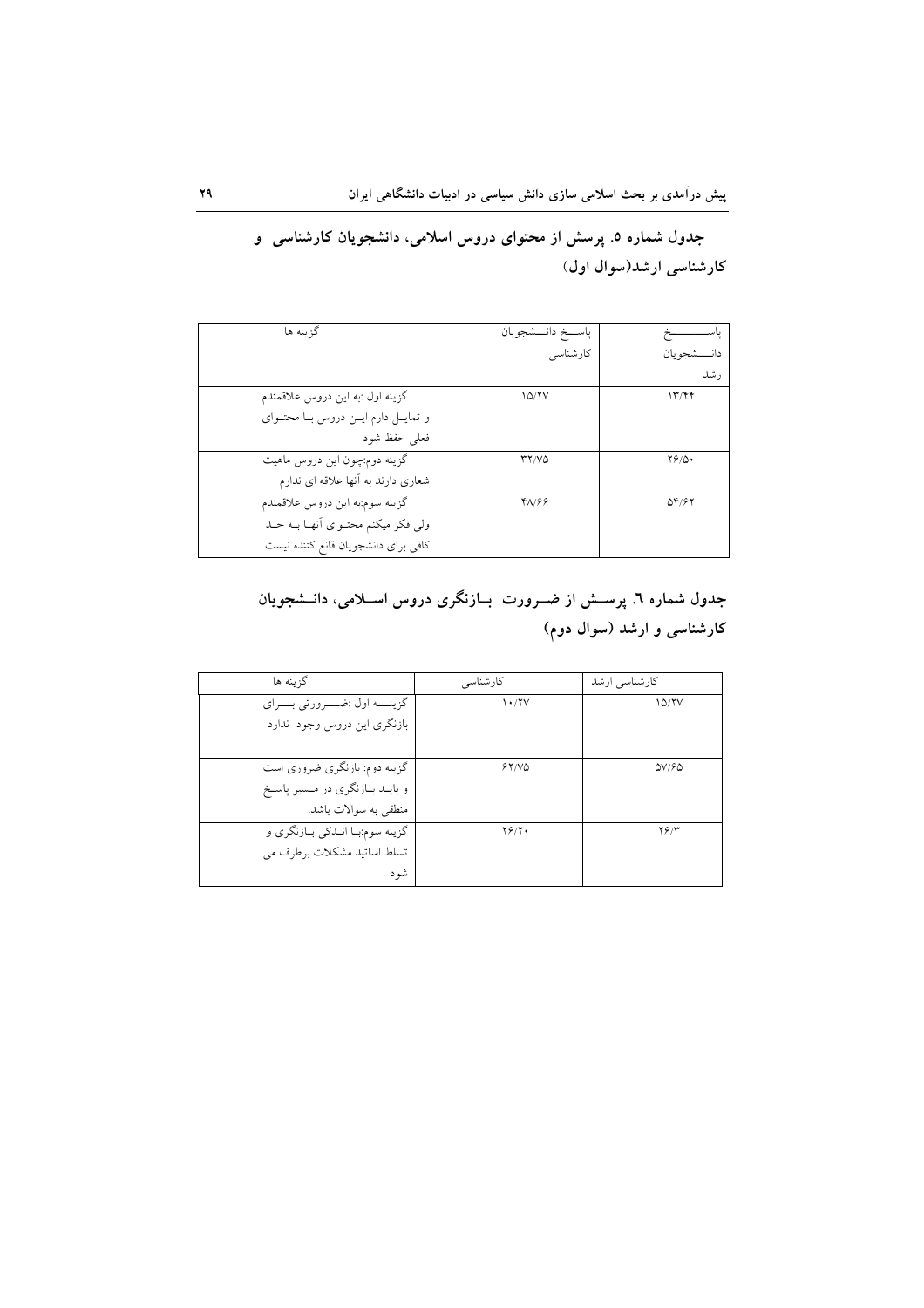| گزينه ها                                  | کارشناسی            | کارشناسی ارشد        |
|-------------------------------------------|---------------------|----------------------|
| گزینه اول :این دروس اغلب تکراری هستند     | $\Delta Y \Delta Y$ | 0.797                |
| و تعداد أنها نيز زياد است                 |                     |                      |
|                                           |                     |                      |
| گزینه دوم دروس محتوای خوبی دارند و        | $Y \cdot Y$         | 10/99                |
| تکراری نیستند و افزایش چند واحد نیز مناسب |                     |                      |
| است.                                      |                     |                      |
| گزینه سوم:فقط برخی از دروس تکراری         | ۲۸.۴۰               | $Y \cdot / Y \Delta$ |
| هستند ولى افزايش واحدها بدون افزايش محتوا |                     |                      |
| فایده ای ندارد                            |                     |                      |

جدول شماره ۷. پرسش از هــم پوشــانی و تکــراری بــودن دروس دانــشجویان کارشناسی و ارشد (سوال سوم)

همانطور که ملاحظه می شود موضوع ضرورت بازنگری دروس و ضعف اقناع سازی آنـان از منظر دانشجویان قابل اثبات است. درصد مشابه پاسخ ها در میان دانشجویان دانشگاه هـای مختلف حاکی از فراگیر بودن مشکل و ریشه داشتن آن در خود محتوای دروس و نـه اســاتید مى كند.

#### یاره ای از مشکلات

۱. ماهیت سکولار علوم سیاسی در جهان و تعارض ذاتی آن با سیاسـت اســلامی: از منظر برخی دیگر از محققان، ریشه ناهمخوانیها در بنیادهای معرفتی و ادبیات معنایی متفـاوت این دوگونه از دروس نهفته است. برای مثال دکتر خرمشاد ریـشه دانـش وارداتـی از غــرب را "سکولاریسم" میداند و آن را به همین دلیل در تضاد با باورها و یافتههای عینی مـردم جامعـه ایران ارزیابی میکند. (خرمشاد، کرسی نیوز، ۱۳۸٦)

۲. ابهام در شکل و محتوای سیاست اسلامی: دوری درازمدت مراکز حوزوی و دینبی از مطالعات مرتبط با سیاست و حکومت در تاریخ حوزه های علمیه باعث شده تا فقهاء و علمای اسلامی در مقایسه با سایر مباحث فقهی کمتر به ادبیات سیاسی بپردازند و همـین امـر باعـث گردیده تا مجموعههای مدون از ادبیات سیاسی در متون مرجع فقهی وجود نداشته باشد و لذا هنوز تعریف بسیاری از مباحث دانش سیاست در ادبیات دینی در هالهای از ابهام بسر می برد.

**۳**. مشکلات روش شناختی در سیاست اسلامی: موضوع منابع قابـل اقتبـاس و اسـتناد در ادبیات اسلامی یکی از سوالات محققان است. آیا در تبیین نگرش اسلام به یک موضوع دانـش سیاست و یا روابط بین الملل می توان به مجموعه ادبیات اسلامی در جهان اسلام اعم از منابع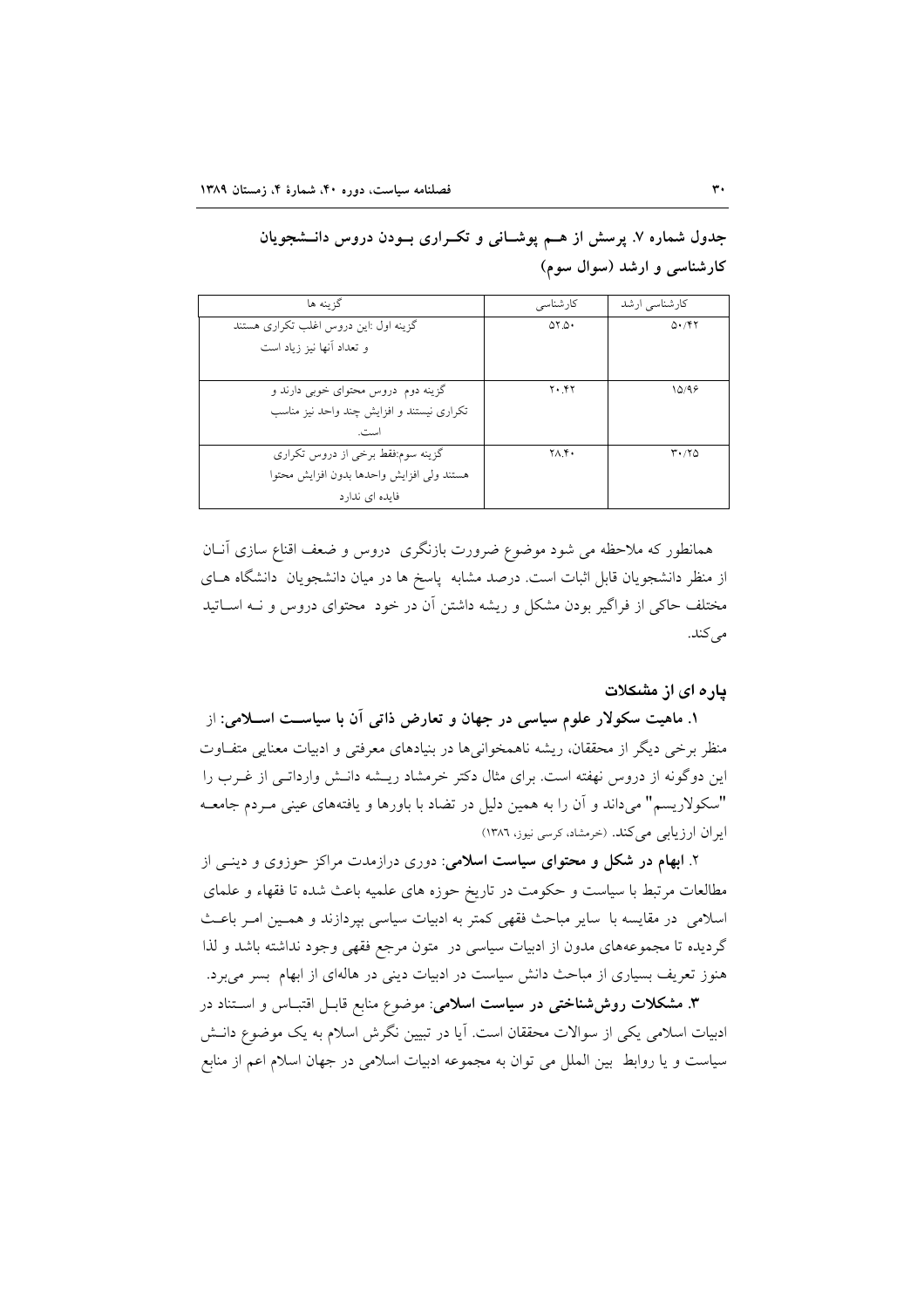اهل تسنن و شیعه و اندیشمندان جهان اسلام تکیه کرد و یا باید صرفا منابع فقهـی و ادبیـات برخاسته از نظرات روشنفکران مسلمان مقید شیعه اثنی عشری را مبنای قرار داد.

#### الگوى پيشنهادى

#### چهارچوب ارتباط دين و علم، الگوی مياني

به نظر می رسد تفکیک مطلق دو الگوی مرتنی و گیبونزی کارگشا نباشد. مـا معتقــدیم کــه الگوی مرتنی در حوزه علوم طبیعی و تجربی کارایی دارد و ارزشهای بومی و دینـی فقـط در تعیین غایت کاربرد دانش وارد عرصه می شود. به طور مثال استفاده از انرژی هسته ای در چـه مسیری باشد، تولید انرژی غیر مخرب برای زندگی بشر و یا تولید بمب اتمی و نـابود سـازی انسان ها. در كشف و شناخت نحوه توليد انرژى هستهاى، هنجارهايي اجتماعي دخالتي ندارند ولي در تعيين كاربرد اين فناوري ، هنجارهاي اخلاقي و ديني به مدد ما مي آيند.

ولي در حوزه مطالعات علوم انــساني و اجتمــاعي مــيتــوان الگــوي گيبــونزي را بــا جــرح تعدیلاتی به کار گرفت، زیرا که اساسا هنجارهایی اجتماعی و دینی در شکل گیری رفتارها اعم از فردی و اجتماعی موثر هستند. لذا در فرایند اسلامی سازی دانش سیاست در ایـران بایـد بـا رویکرد بومی سازی دانش، هنجارهای اجتماعی و دینی را مورد توجه قرارداد.

از سوی دیگر می توان از میان سه دیدگاه اندیشمندان مـسلمان، دیـدگاه سـوم را انتخـاب کرد. در این دیدگاه دو طرف یعنی مراجع علمی و مراجع دینی حداقل در حوزه علوم انــسانی به تعدیل روشهای شناخت خود میپردازند و روش تولید علم به روش اثبات گرایانه و یا تکیه بر الهامات فردي محدود نمي شود. توليد علم در حوزه علوم انساني ماهيـت بـومي مـي يابــد و مجموعه هنجارها و ارزشها و نگاه ناظر در شناخت نیازها و جستجوی راه حلهما ً در تولیــد نظریه تاثیر گذار خواهد بود.

البته دخالت دادن هنجارهايي اجتماعي و ديني در فرايند توليـد دانـش بـه معنـايي تـسليم مطلق در برابرهنجارها و مفروضه های مورد نظر نیست، بلکه بایــد بــا توجــه بــه روش هــای علمی معتبر دنیا به سیال سازی و گسترده سازی دایره معرفت دینی همت گماشت تـا چرخـه فرایند تولید دانش با نوآوری و ابتکار همراه باشد. این فرض که علـم ً در فــلان تــاریخ یکبــار تولید و عرضه شده است و بشر در یاره مهمی از حوزه هایی دانش اجتماعی به تولیـد دانــش جدید نیازی ندارد و فقط باید تولید سابق را کشف کند با روند تکامل حیات بشری در سـتیز است. تکامل خرد بشری که از جمله عطایای ارزشمند الهی است و ایمان به توحید نیز از آثــار آن است حکایت از ضرورت تولید مستمر دانـش و طـرح نظریـات جدیـد در حیـات بـشری می کند. اگر نظام هستی و حکمت الهی بر این استوار بود که تولید دانـش در برخـی حـوزههـا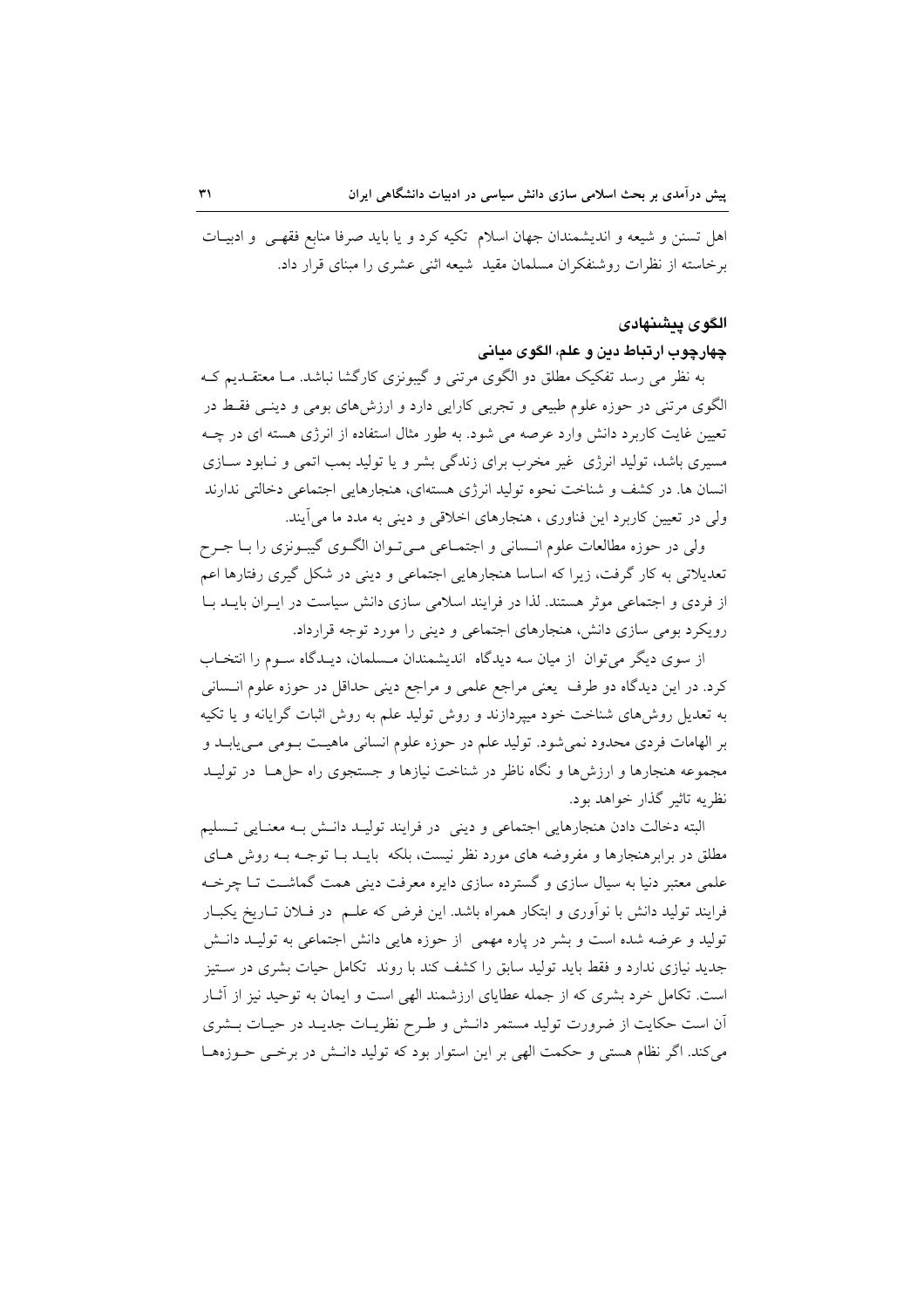متوقف بماند، پس اعطای قدرت خلاقیت به خرد بشری از ذات اقدس الهـی فعلـی بـی معنـا بود. برای کاهش و یا حل تعارض موجود که در سطور قبلی بدان اشاره رفت راه کارهای قابـل ييشنهادي است:

۱. بومی سازی دانسش سیاست: بومیسازی دانش یکی از موضوعات مورد علاقه کشورهای جهان به ویژه کشورهایی است که دارای هویت تـاریخی، فرهنـگ ملّـی و سـنتّـی و گذشته پرآوازه و غنی هستند (جاسبی، ۱۳۸۶ ص۱۳) . در زمینه بـومی سـازی دانـش دیـدگاه هـای مختلف مطرح شده است بخشی از متفکران اساساً چنین واژه و مفهومی را در حوزه دانش بـر نمي تابند، و مدعي هستند كه مفهومي به نام بومي سازي در دانش وجود ندارد . چون دانش به معنای شناخت جهان هستی و قواعد حاکم بر أن است که چنین شناختی مرزبندی نـدارد. ایــن گروه که بیشتر پیشینه مهندسی و پزشکی دارند، معتقدند که دست آوردهای علمـی حاصـل از تجارب اثبات شده دنیا مرز نشناخته و در همه جای گیتی، فارغ از محیط اجتماعی، فرهنگــی و بومي قابل اجراء است.

گروه دومی نیز وجود دارند که معتقدند اساساً علم وارداتی یکسره مبتنی بر پیشفرضهای است که صرفاً در جوامعی که تولید شده اند کارایی دارند و بـه هـیچ وجـه مفیـد حـال ســایر جوامع نمی باشند. این گروه بر این باورند که دانش وارداتی ِ اساساً مفیـد جامعـه ایــران نیــست (جاسبي، ١٤:١٤/١٣٨٤).

گروه سوم با تبیین نقاط ضعف استدلالهای دو گروه نخست، مـدعی مـیشـود در حــوزه علوم انسانی به طور قطع و در پارهای از حوزههای علوم پایه، مهندسی و حتی پزشکی می توان ضرورت توسل به دانش بومی را احساس کرد .

بومی کردن یک فعل مجرد نیست که پس از تولید دانش و یا فنآوری لزوماً امکان فـراوری دوباره آن ممکن باشد. ماهیت بومی شدن همراه مسئله شکل می گیرد و از آنجـا کـه مـسئله از نگاه ناظر نگریسته می شود لذا هویتی مستقل از او ندارد یعنی ناظر با پیشینه تاریخی، فرهنگی و اجتماعی خود به مسئله می نگرد. با عنایت به اینکه از جمله وظـایف دانـش پـافتن راههـای برای حل مشکلات و نیازهای جامعه بومی است لذا هرگونه پاسخی به نیازها باید متناسب بـا وضعیت و شرایط جامعه بومی باشد. ضرورت تناسب راهحلها و تولیــدات علمــی بــا شــرایط بومي جامعه حداقل در حوزه علوم انساني غير قابل انكار است. با عنايت به اينكه بومي بـودن دانش در یک جامعه را به معنای فرایند تولید دانش در بستر همان جامعه میدانیم دقت کافی در شناخت ابعاد جامعه و فضای اندیشه جامعه گامی ضروری است. توجه به لایه هایی که اندیشه و فکر از اّنها قابل اقتباس است از اهمیت ویژهای برخوردار است. به عبـارت دیگـر از جملـه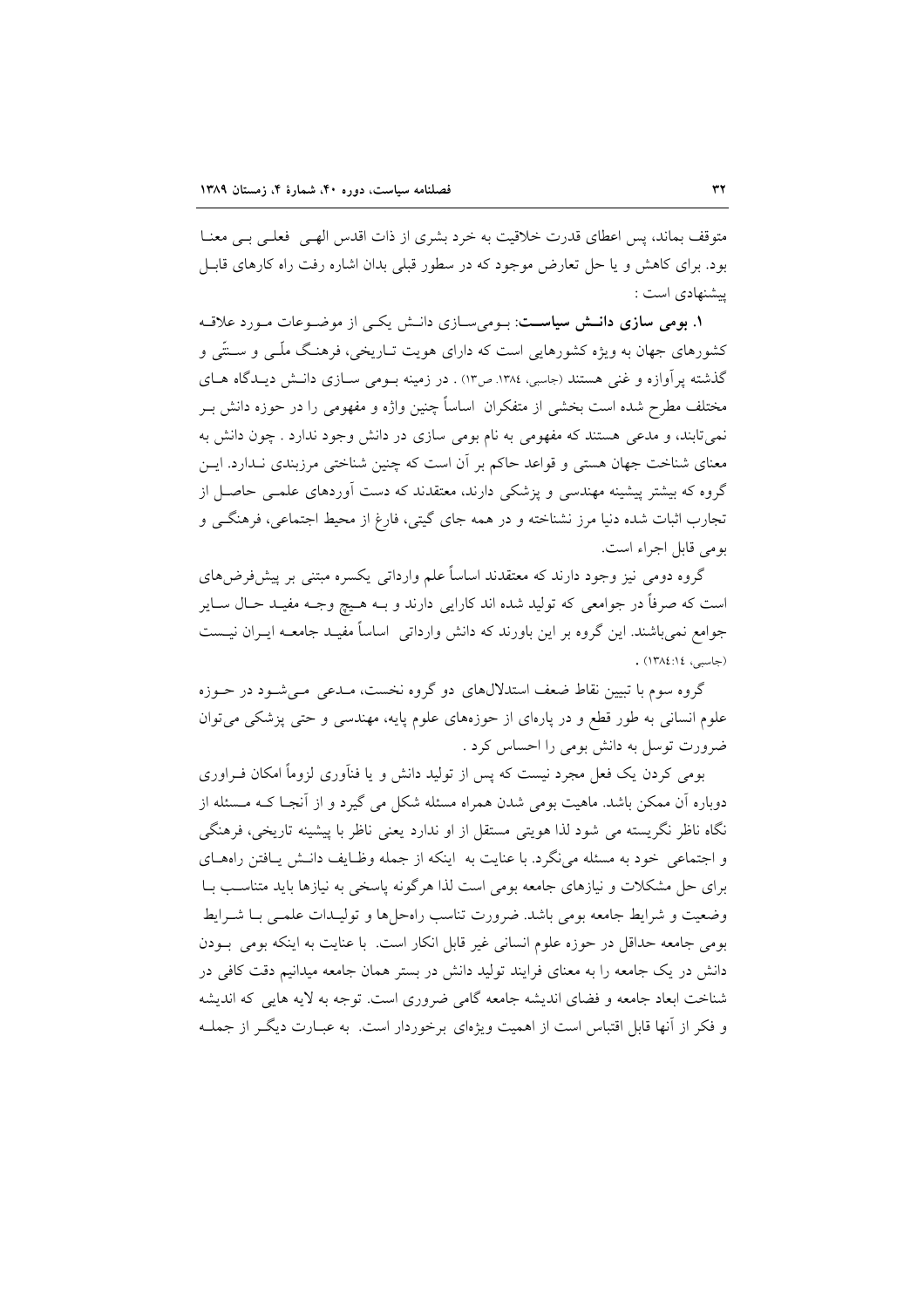منابع مهم ما در طرح و نظریات جدید و بومی، مجموعه ای از اندیشه ها و تفکراتی است ک مي تواند حسب اولويت، مورد اقتباس قرار گيرد. در این چهار لایه اندیشه را بر حسب اولویت می توان مبنای نظریهپردازی قرارداد:

۱. لایه اندیشه ها و نظریات ایران اسلامی معاصر با تاکید بر عقایــد و نظریــات برگرفتــه از مكتب تشيع اثنى عشرى؛

۲. لایه فضای عمومی اندیشه ها و نظریات ایران در گذ شته (عصر ایران پیش از صفویه و ابران باستان) ؛

٣. لايه فضاي عمومي انديشهها و نظريات جهان اسلام؛

٤. لايه فضاي عمومي انديشهها و نظريات موجود در جامعه جهاني.

دکتر صدرا مقوله بازماندن از تمدن و فرهنگ اصیل ملی را از جمله عوامل ضعف مجموعه رشته های علوم انسانی از جمله دانش سیاست در ایران ذکر می کند و تناسب بنیانهای نظری و ساختار علمی با شرایط و مقتضیات فرهنگی و اجتماعی جامعه را از ملزومات بومی سـازی و نوسازی دانش میداند. از نظر دکتر صدرا دانـش سیاسـت ارتبـاط تنگاتنـگ و بلکـه ذاتـی بـا خاستگاه و زایشگاه خود دارد و لذا چهارچوبهای آن یعنی بنیان های نظری و ساختار علمبی أن بايد متناسب با شرايط و مقتضيات فرهنگي و تاريخي و حتى طبيعي / اقتصادي همان ملت باشد. در این چهارچوب دکتر صدرا معتقد است یافته های علمی سیاسی سـایر ملـل و منــاطق صرفاً پس از نقادی، باز سازی و بهسازی می تواند به مثابه مواد خام اولیــه و یــا نیمــه پــرورده بکار گرفته شود (مقیمی به نقل از صدراً. شماره ۸) .

در کنار توجه به لایه های اندیشه، شناخت و دقت در شرایط عینی جامعه بـومی از طریــق مطالعات میدانی مهم می باشد. یعنی بررسی داده های آمـاری و عینیـات جامعــه بــدون پــیش داوری در تبیین نظریه موثر است، به طور مثـال بـرای اصـلاح و تکامـل یـک نظریــه اسـلامی میتوان از آثار و نتایج حاصل از اجرایی یک سیاست دینی ً در جامعه اسلامی بهره برد.

**۲. سیاست تبیین علمی دین و آموزه های دینی**: از آنجا که جریـان گفـتوگـو تنهـا در فضایی میسر است که منطقی مشابه و ابزارهای انتقال معنایی مورد شناخت طرفین وجود داشته باشد، طبیعی است که نمیتوان به اصلاح علم بدون درک زبان علم نایل آمد. بـه همـین دلیـل است که «نصر حامد ابوزید» در مقام بیان ساز و کارهای درک معنای متون دینی بـر ایــن اصــل تاکید دارد که «همسان سازی منطق فهم» به مثابه یک ضرورت نباید نادیده انگاشــته شــود. بــر همین سیاق برای دین یک ضرورت به شمار می آید تا در مقام ارایه راه کار و رهنمود به ســایر عالمان در حوزههای دیگر، به منطق بیانی آنها توجه داشـته و در آن چــارچوب بــه ارایــه معنــا بیردازد. این وظیفه بر دوش مفسران و عالمان دینی است که بتوانند از عهده بازخوانی "بــه روز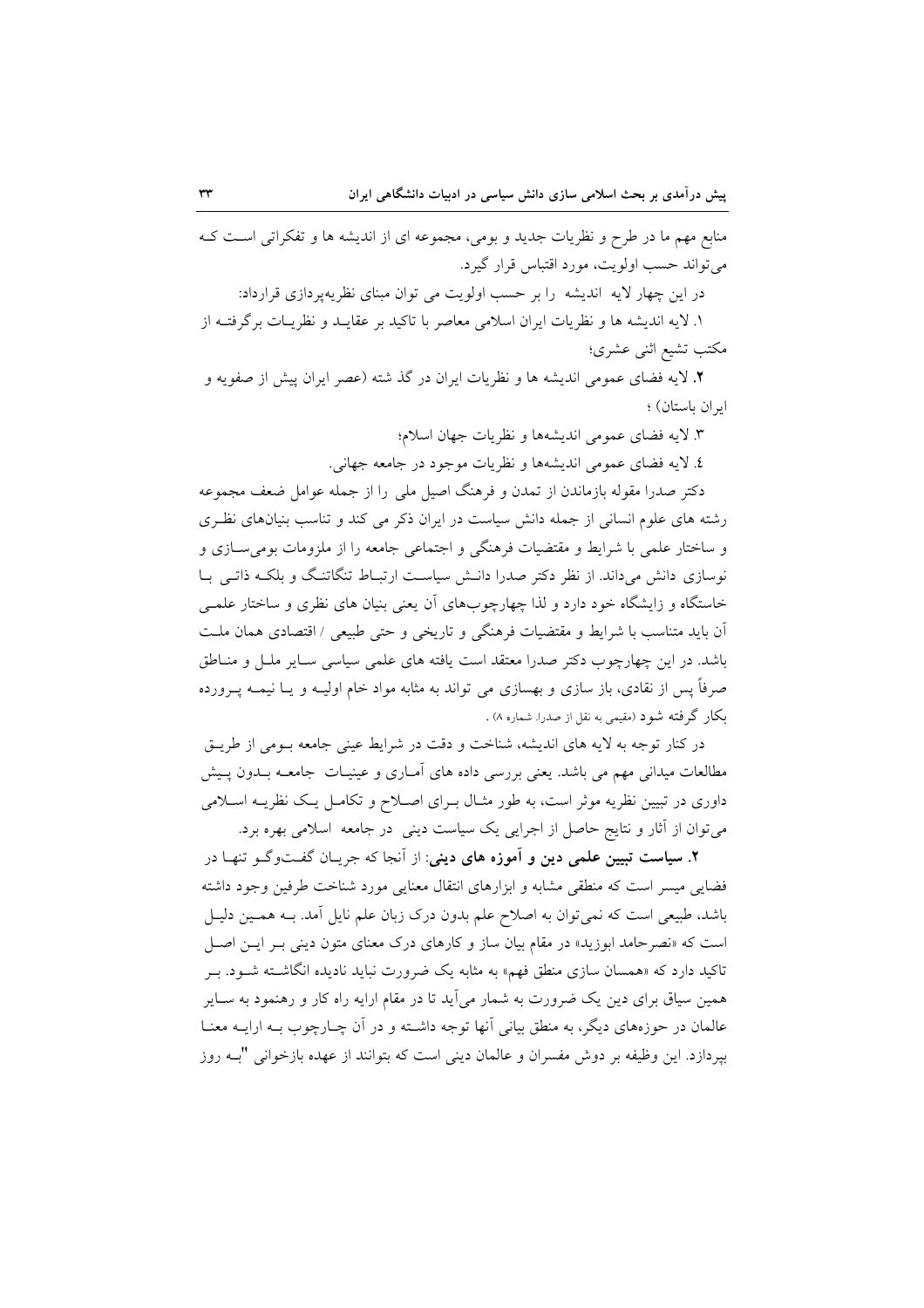دین" بر آمده و در عین پایبندی به اصول و مبـادی دینـی، روایــتهـایی نــوین از آن عرضــه بدارند که قابلیت از تباط معنایی با مخاطبان جدیدش را داشته باشید. نتیجیه عناییت بیه این ملاحظه پذیرش ضرورت ارایه روایتی متین از دین است که در حوزه علـوم سیاسـی و روابـط بين|لملل، ايدههايي براي بيان و مـديريت وضـعيت دارد. أنچــه تحـت عنــوان «علــم سياسـت اسلامي» و يا «رويكرد اسلامي به روابط بين الملل» خوانده مي شود؛ بايستي توليد و در ارتباط با شرایط و نیازمندیهای موجود عرضه گردد. این اقدام به یکسانسازی معرفتـی در مقــام طــرح مساله سیاست و موضوعات روابط بین الملل منجر شده و در نهایت به عالمان دینبی و سیاسبی امکان آن را می دهد تا ایدهها و نظریات دیگر را فهمیده، بررسی کرده و به جمع بنـدی مقبـولی دست یابند. در مجموع، این ویژگی دین اسلام که دینی فرا زمانی و فرا مکانی است، به اسلام این امکان را میدهد که نه تنها در حوزه علـومسیاسـی و روابـط بـینالملـل ــ بلکـه در کلیـه حوزههای معرفتی ــ تفسیر و روایتی متین و متناسب عرضه بدارد و بدین ترتیب گـام نخـست برای دینی سازی علوم را بردارد.

۳. از بین بردن مرز تفکیک علوم دینی با سایر علوم اجتماعی و یــا حــداقل کـــمرنــگ کردن این مرز: جامعیت و خاتمیت دین اسلام اقتضاء می کند که هر علم مفید و نافعی را که برای جامعه اسلامی لازم و ضروری باشد علم دینی بخوانیم (خرمشاد، ۱۳۸۲). استاد مطهـری نیـز اعتقاد دارند تقسیم علوم به دینی و غیردینی صحیح نیست. وقتی که علم سیاست از میان دهها نظریه انطباق یک نظریه را برای جامعه ایـران اثبـات کنـد و بتوانـد مـشکلات عدیـده جامعـه مسلمین را با ملاحظات فرهنگی، تاریخی، جغرافیایی و غیره حل کند آیـا چنـین علمـی بـرای جامعه اسلامی لازم و ضروری و مفید و نافع نیست؟

از نظر استاد مطهری اگر نیاز به علمـی، داشـتن تخـصص و اجتهـاد در آن را طلـب کنـد، تحصیل آن علم برای جامعه واجب و لازم است پس علمی که بـرای جامعـه اسـلامی لاز م و ضروری است جزء علوم مفروضه اسلامی قرار می گیرد (مطهری، مجموعه آثار،ج۱:۲۷.

با چنین استدلالی می توان ارزش دانش سیاست و روابط بین الملل را بسیار بالا و حیـاتی دانست چون این علوم در سازمان دهی قدرت سیاسی دولت اسـلامی و ارتقـاء جایگـاه آن در نظام جهاني نقش كليدي ايفاء ميكند. بدين ترتيب بايد متخصصان و صاحب نظران اين علـوم در یک کشور اسلامی از جایگاهی والا برخوردار باشند و نظرات آنها در حوزه تــصمیم ســازی و تصمیم گیری مورد توجه جدی قرار گیرد زیرا که علم آنها نیز بـه تعبیـری یـک علــم دینــی است. همانطور که در فرامین اقتباسـی از دانـش پزشـکی، چنانچــه در یـک مــورد ، کــشفیات پزشکی در تعارض با برخی از احکام و سنن فرعی اسلامی باشـد، در صـورت ثبـوت قطعـی نظریه پزشکی، نگاه تردید متوجه نحوه استنباط حکم دینی می شود، در حوزه علوم سیاســی و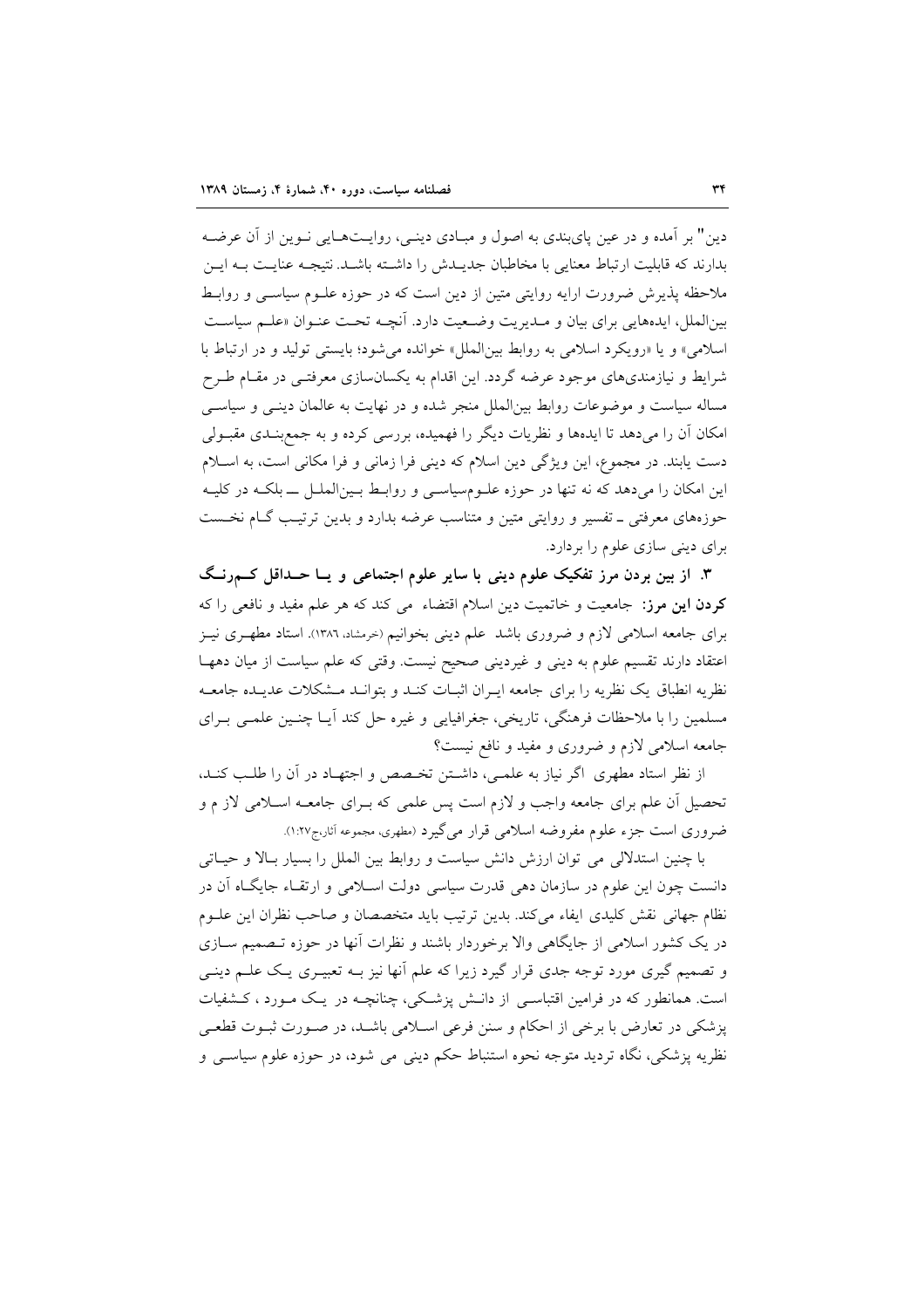روابط بین الملل نیز چنانچه یک نظریه بومی ظاهراً در تعارض با یک حکم دینی باشد می توان به اصلاح نحوه استنباط حکم دینی اندیشید و به عبارتی معرفت دینی را سـیال کـرد، یعنـی در کفه ترازوی دو گزینه ۱ ـ حفظ حکم دینی با همان شکل صوری و کنار گذاردن نظریــه عقلــ ٍ اندیشمند علم سیاست در جامعه اسلامی ۲ ـ بها دادن بـه نظریـه اندیــشمند سیاســی و تــلاش برای اصلاح نحوه استنباط حکم دینی، گزینه دوم را که به قوام دولت اسلامی کمک میکند اختيار كرد .

٤ . ارتقاء جایگاه عقل و خرد جمعی نخبگان جامعه مسلمین به عنوان یکی از منابع فقه **اسلامی**: در دانش سیاست و روابط بین الملل با اقتباس از الگویی علـوم اجتمـاعی، دو متغیـر تجربه انساني، و استنباطات عقلي بـر اسـاس قيـاس و اسـتقراء و پـذيرش اصـل نـسبي بـودن نظریات، مبنای نظریه پردازی است . بدین ترتیب انسان (نـاظر ) کـه پیـشاپیش تحـت شــرایط محیطی و فکری مختلف قرار داشته به حوادث اجتماعی و روند تحولات می نگردد و بر پایــه مشاهدات عینی خود یک نظریه و یا مـدلی را کـه گویـای پیوسـتگی، هـم زمـانی و یـا عـدم پیوستگی چند متغیر است را بیان می دارد . این انسان واقف است که نظریـه وی معطـوف بـه مطالعات و کشفیات فعلی و تحت تاثیر پیشینه فرهنگی و اجتماعی خود است و ممکــز اســت در فرایند زمان نقض و یا اصلاح شود زیرا که تفکر فلسفی بشر نسبت به هستی در حال گذار و تکامل است. در حوزه مطالعات علوم سیاسی و روابط بـین الملـل هماننـد مباحـث جامعـه شناسی، محقق واقف است که در محیط های مختلف انسانی و شرایط مختلف مکانی و زمـانی اشکال متنوع از روابط علّی –معلولی ظهور می یابد و چون متغیرهای محوری در این حوزهها رفتار انسانی ویاره ای از متغیر های کیفی غیر قابل پیش بینی و غیر قابل اندازه گیری است لـذا پیش فرض تکثر عقاید و نظریات و نسبی بودن هر یک، از مفروضه های علـوم سیاسـی تلقـی می شود . باید اذعان نمائیم که نظام سیاسی یک کشور چه در صحنه داخلی و چه خارجی بـر اساس تدبیر و درایت قوام می یابد و به عبارت دیگر در حوزه دانش سیاست و آئـین مملکـت داری نمی توان عنصر خرد و عقل را کنار گذاشت و یا آن را به حاشیه راند. شهید سید محمـد باقر صدر اعلام می دارد که فقه و متون دینی تمام جزئیات را برای زندگی بشر به تفصیل بیـان نکرده است و برخی از امور سیاسی و اجتماعی را به عقل بــشر واگــذار کــرده اســت. از منظــر شهيد صدر، اسلام منطقه اي را به عنوان منطقه الفراغ لحاظ داشته است (صدر ،١٣٧٤ ن ٧٢٦) لـذا مي توان بخشي مهم از مباحث دانش سياست و روابط بين الملل را در منطقه الفراغ طبقه بنــدي کرد که خردمندان جامعه اسلامی حق صدور حکم و نظریه پردازی را دارند. تفک و سـنجش عقلایی همه موضوعات به منظور توانا ساختن بشر برای پیروی از راه درست بـر پایــه توصــیه های مکرر قرآن مجید است. قرآن در بیش از ۷۵۰ آیه مومنان را به مشاهده اندیشه، تامل بــرای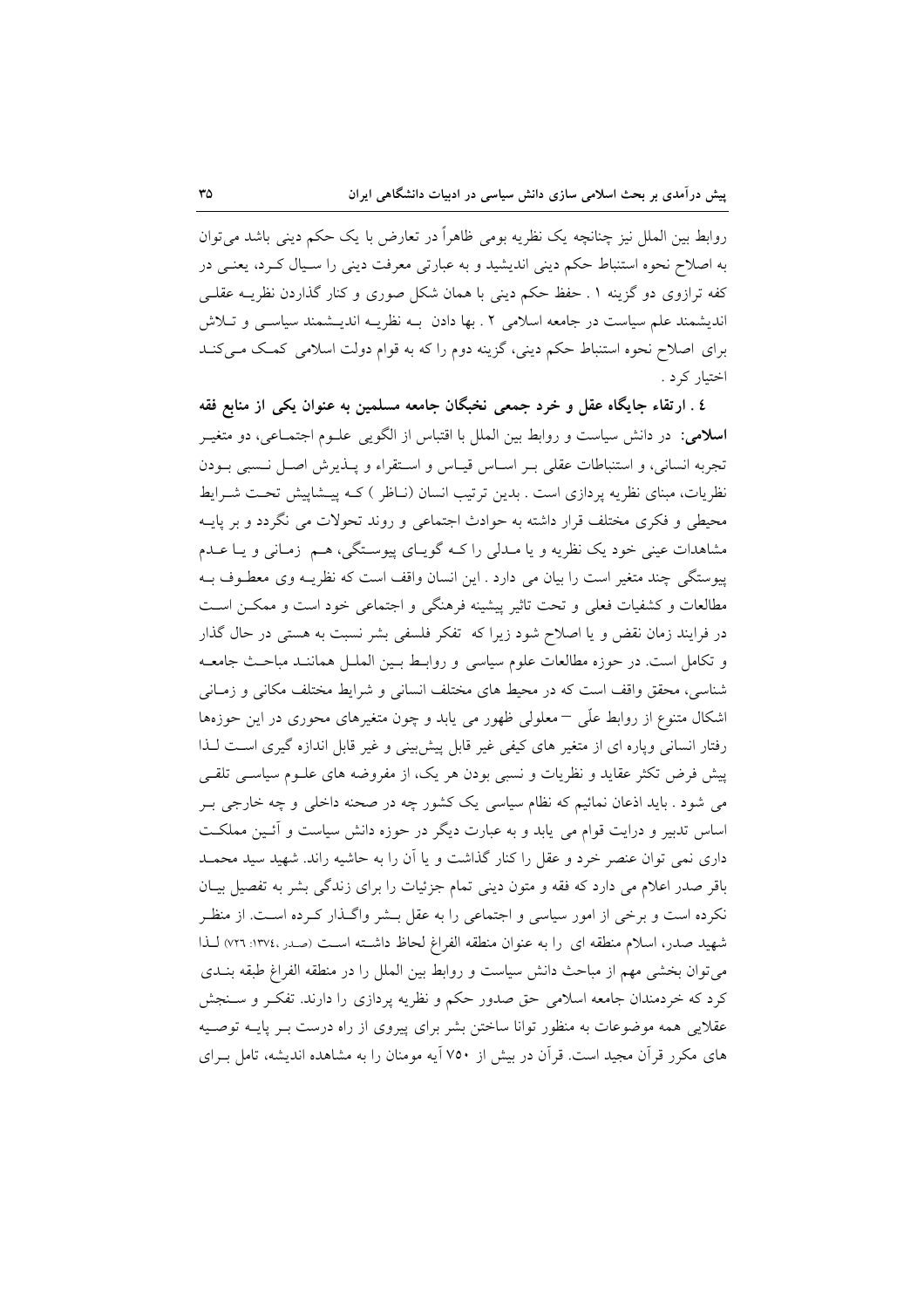تعلیل، درک و فهم طبیعت تاریخ و جوامع انسانی تشویق میکند. وحی الهی و سـنت نبـوی و ائمه اطهار (ع) غايت و مسير غايي كه همان كمال انساني و خداگونه شدن أن اسـت را ترسـيم میسازد و خرد انسان مسلمان، راه های نیل به غایت را با توجه به مقتـضیات زمـانی و مکـانی در حیات دنیوی مشخص می سازد .

در ادبیات اسلامی، فقهای شیعه عقل را به عنوان رکن چهـارم در شـناخت و بیـان احکـام مورد پذیرش قرار داده اند لیکن نقش آن را به عنوان یک منبع مستقل فقط در موارد مـستقلات عقلیه، مستلزمات عقلیه ، و موارد قطعی سکوت شارع به رسمیت می شناسند. هر فردی کـه بـا ادبیات فقهی و احکام دینی آشنایی مختصر نیز داشته باشد در می یابد که در چهارچوب مزبـور دایرهای محدود برای نقش أفرینی عقل لحاظ شده است. در این ارتباط با استدلال اینکـه عقــل بشر از هواهای نفسانی و پیشینه های طبقاتی ، نژادی ، جنسیتی و غیره تـاثیر مـی پــذیرد آن را متصف به صفت نقصان کرده اند و اعلام می شود عقل بشر ناقص است. در حـالی کـه عقــا ً بشر از مخلوقات خداوند باری تعالی است و خداوند در پیکره اشرف مخلوقـات خــود، خلــق ناقص نمی کند. عقلانیت بشر نسبی است و در فرایند زمان تکامل می یابد اگـر ادعـا شـود کـه عقل به واسطه نقصان ذاتی قدرت تشخیص سره از ناسره را ندارد مجموعه فقهاء و مجتهـدان دینی نیز با همین عقل ابزار شناخت به سراغ ادله تفصیلی(و حی و سنت) مـیرونـد و احکـام الهي مرتبط باحيات بشرى را استنباط مي كنند .

در اینجا طرح این سوال جا دارد که چرا اجازه مراجعه و اعتماد نسبی بـه دسـتآوردهــای خرد بشری در حوزه علوم طبیعی مانند پزشکی و یا فیزیک بـدون تردیـد داده مـیشـود در حالي صفت نقصان عقل ً در آن حوزه ها نيز محرز است. هر يک از ما فرزند دلبند خــود را در زمان نیاز به تیغ جراحی پزشک می سپاریم در حالی که میدانـیم علــم جــراح در موضــوع اَن بیماری و تخصصش در جراحی متصف به علـم کامـل نیـست ولـی در مـسائل حـوزه علـوم اجتماعی خرد بشری را عاجز از تـشخیص سـره از ناسـره تـشخیص داده و آن را محکـوم بـه نقصان و آلودگی به هواهای نفسانی می کنیم .

نباید از یاد ببریم که وحی و سنّت در یک محدوده جغرافیایی خاص عرضه شــده اســت و بسیاری از ابناء بشر در اقصی نقاط دنیا در دوران حیات خود (به علل مختلف که خود مقـصر نیستند) امکان تماس لازم با وحی و سنّت را نیافته و یا نمی پایند ولیکن خداوند باری تعالی عنصر خرد را به همه ابناء بشر ارزانی ً داشته است پس خرد از جمله ابزار تشخیص راه درست از نادرست است. حالا اگر در یک جامعه اسـلامی عقـلاء و خردمنـدان متخـصص بـر اسـاس استدلات عقلی و استنباطات خود ، نظریه و یا حکمی را صادر کنند مـی تـوان ایـن حکـم یـا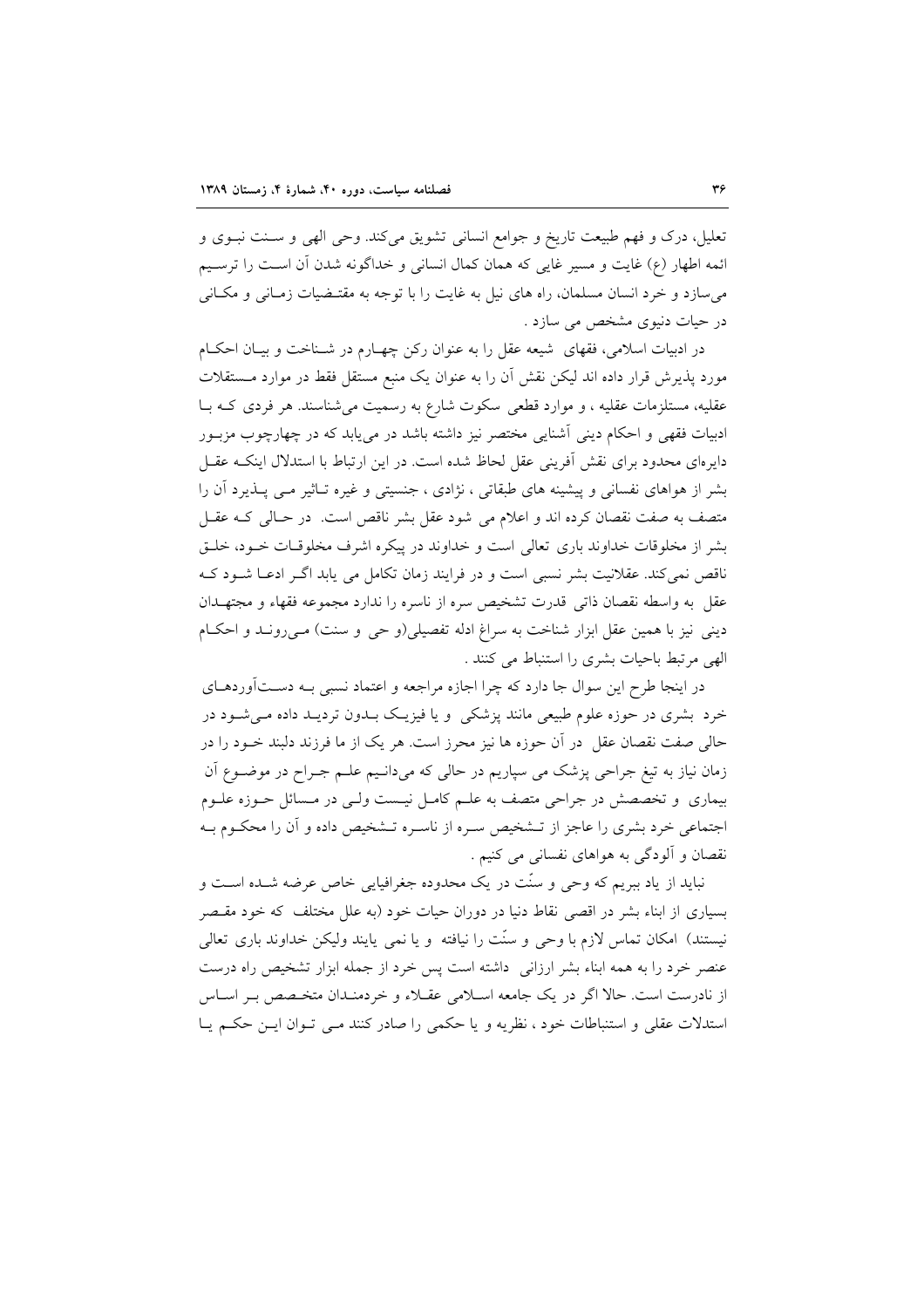نظریه را مبنای سیاستگذاری قرار داد و در صورت تعارض ظاهری آن با حکم دینی به اصـلاح نحوه استنباط حکم دینی نیز اندیشید.

در اينجا بايد توجه داشته باشيم كه نظريات انديشمندان علـم سياسـت ماننـد انديــشمندان سایر علوم در یک کشور اسلامی ماهیت نسبی دارد و صفت قطعی و یا حکم لایتغیر الهـی بـر آنها بار نمی شود. نظریه ای که امروزه توسط یک اندیشمند ارائه شده و برای امروز مفید است ولی ممکن است در آینده نقض شود . دانشجو در اینجا با تکثر عقاید در حوزه معرفت دینـی روبرو می شود و از آنجا که در دانش سیاست با پدیده تکثـر عقایـد آشـنا شـده اسـت دچـار تعارض نمي شود .

با چنین رویه ای احکام و نظریات اسلامی روز به روز غنی تر شده و ظرفیت حـل واقعـی مسائل اجتماعی کشور را بهتر میbیابند. این نظریات چــون از منبــع وحــی و هــم از منبــع نگــاه جامعهشناسانه به مسائل اجتماعی و سیاسی بهره می برند و شرایط عینی محیط جامعه را مبنای مطالعه قرار دادهاند با نظام فرهنگی جامعــه هــم خــوانی دارنــد. ايــن نــوع نظريــات الگوهــای ارزشمندی را ابتداء در کشور، سپس در جهان اسلام و نهایتاً در سطح جهـانی ارائــه خواهنــد داد و می توانند رنسانس جهان اسلام را نه در سطح شعار، بلکه در عالم واقع به جامعه بـشريت ارزانی کنند.

0– اَزاد اندیشی و طرح حدس های جسورانه: حاکمیت خود کـامگی سیاسـی کـه طـی قرون متمادی بر نظام سیاسی ایران سلطه داشته است، فضای ناامنی را برای نظریـه پـردازی در جامعه ايران ايجاد كرده بود و فقدان فضاي مباحثه (Discussion) و نقادي(Critic) از موانع اصلي نظریه پردازی و تولید علم بومی در کشور بوده است .

خفقان حاکم در دوران رژیم پهلوی باعث شد تا پژوهشگر اجتماعی یا سیاسی به صـورت غیرمستقیم و با طرح عقاید آزادیخواهی اندیــشمندان غربــی، روزنــه آزادیخــواهـی را در پیکــره جامعه تزریق کند. چنین شیوه ای همواره قرین به موفقیت نبود زیرا که عمدتاً غرب گرایــی را در جامعه روشنفکری دامن می زد .

مقام معظم رهبری پاسخ تاریخی خــود بــه نامــه دانــش[موختگــان حــوزه علمیــه ، دربــاره ضرورت آزاد اندیشی می فرمایند: *"نباید از آزادی ترسید و از مناظره گریخت و نقد و انتق*اد را به كالاي قاچاق و يا امر تشريفاتي تبديل كرد چنان چه نبايد به جاي "مناظره" به "جـدال و مدارا" گرفتار آمد و به جای آزادی به دام هتاکی و مسئولیت گریزی لغزید . آن روز کـه سـهم آزادی ، سهم اخلاق و سهم منطق همه یکجا و در کنار یکدیگر اداء شود آغاز رونید خلاقیت علمی و تفکر بالنده دینی در این جامعه است و کلید جنبش تولید نرم افزار علمی و دینی در کلیه علوم و معارف دانشگاهی و حوزوی زده شده است . پی شک آزادی خـواهی و مطالبه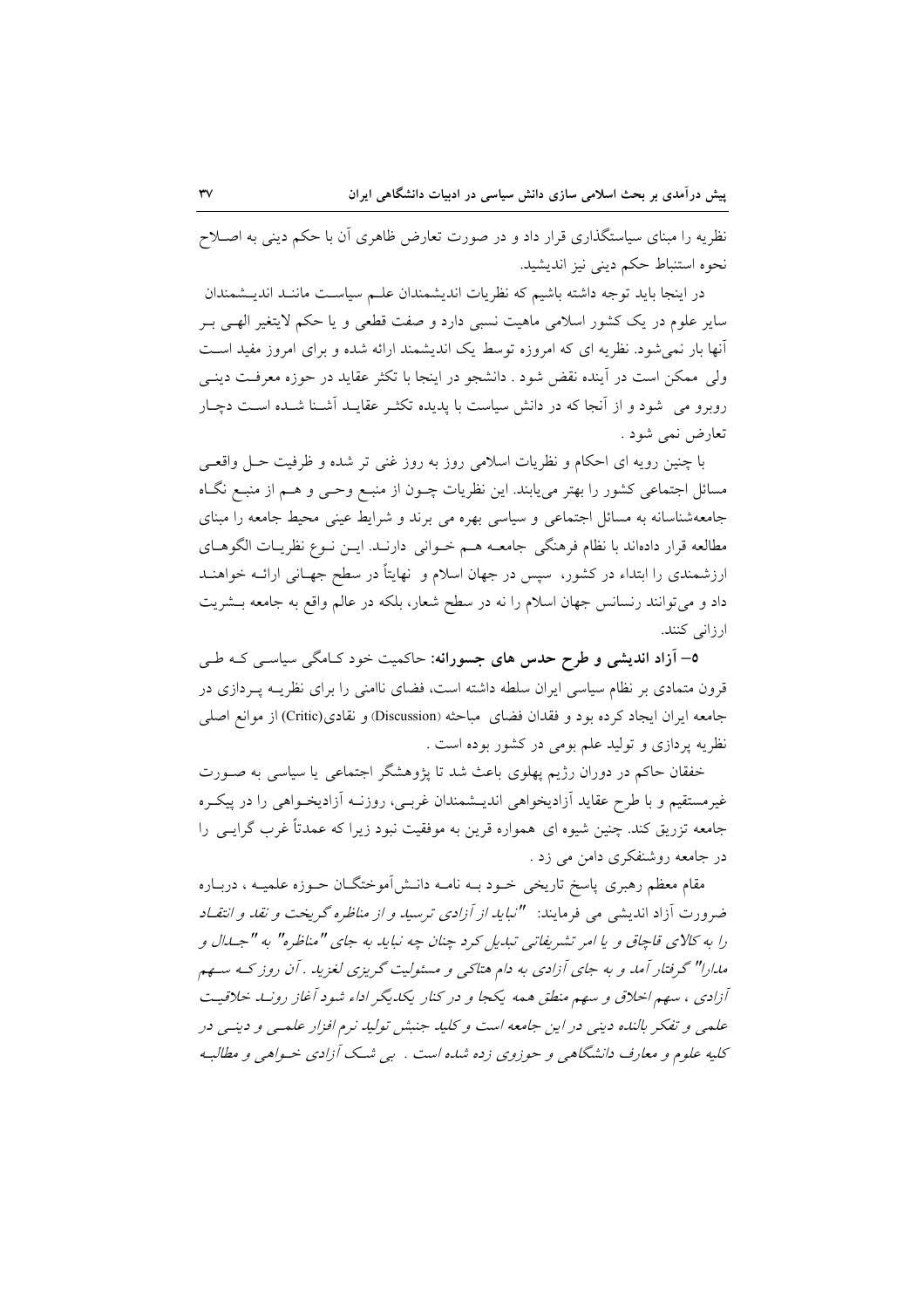فرصتبی برای اندیشیدن پورای بیان اندیشه تواُم با رعایت" ادب استفاده از آزادی"، یک مطالبه اسلامی است و آزادی تفکر، قلم و بیان نه یک شعار تبلیغاتی بلکه از اهـلماف اصـلی انقـلاب *اسلامی است " (پاسخ تاریخی مقام معظم رهبری).* 

دکتر تقی ترابی معتقد است که تولید علم مانند هر فرایند تولیدی دیگر نیاز بـه امکانـات و ابزارهای خاص خود را دارد. از مهمترین ابزارها مهم مورد نیاز برای تولید علم ، آزاد اندیــشی است اما ازاد اندیشی خود در گرو وجود فضای پاک بـرای تـنفس اندیـشمند اسـت و نگرانــم دائمی برای حفظ خطوط قرمزی کـه حـد و مـرز آن مـشخص نيـست بـه معنـای تنـزل مقـام انديشيدن است. دکتر تراپي مي افزايد قيود و خطوط قرمز را بايد به عنوان موجبودات زنيده اي در نظر گرفت که قابلیت انطباق دارند و می توانند تکثیر شوند . وقتی یک مبحث درست یـا غلط علمی با اَموزه های دینی در تناقض است قرار دادن خطوط قرمز در اطراف اَن مبحث راه حلی مقطعی است . شجاعت برخورد با دو موضوع، درک تناقض های آن، بازنگری دقیـق تـر آموزه های قبلی و یافتن راه حل های روشن و مستدل و به طور کلـی نظریــه پــردازی در ایــن زمینه به فضایی نیاز دارد که آنرا فضای آزاد اندیشی می نامیم (ترابی،۱۳۸٦۰ کرسی نیوز).

ایجاد فضای نقد که از حدس های جسورانه آغاز می شود سـرآغاز تولیـد نظریــه جدیـد متناسب با شرایط بومی است . با نقد منصفانه لایه های اندیشه و سنن تاریخی می توان تفاسیر نوین و مشکل گشایی را از درون توشه خودی ارائه داد که به علت ماهیت بـومی اش توانـایی حل مشکلات جّدی جامعه را دارد .

ذهن و اندیشه بشر سیال است و تمایل دارد به هر گوشه و کنار هر حفـره سـرزند. تجربــه تاریخ اندیشههای بشریت نشان داده است که به کرنش واداشتن و کانالیزه کردن اندیشه حداقل در سطوح نخبگان، امکان پذیر نیست و آزاد سازی آن باعث تبلور و طرح عقاید نو می شود

#### منابع و مآخذ:

#### الف. فارسي:

۱.باربور، ایان، (۱۳٦۲)، **"علم و دین"**. ترجمه بهاءالدین خرمشاهی، تهران: مرکز نشر دانشگاهی.

- ۲.تراب<sub>ی</sub>، تقی، (۱۲/ ٤ / ۱۳۸٦)، **"گفتگو با دکتر تقی ترابی ، تولید علم و نظریه پردازی "،** نقد و منـاظره در دانــشگاه آزاد اسلامی، کرسی نیوز.
- ۳. سروزمند، علیرضا، (۱۳۷۸)، نسبتهای ممکن میز دانش و عقیده دانشگاه، حامعه و فرهنگ اسپلامی جلید اول وزارت فرهنگ و اَموزش عالی .
- ٤. جاسبی ، جواد ، (زمستان ١٣٨٤)، "ارائه الگویی مفهومی بومی سازی دانش و تکنولوژی متنبی بر رهیافـت سیــــــتمی" فصلنامه تولید علم، نشریه سیاست های علمی و توسعه ، سال اول شماره اول.

٥. خرمشاد ، محمد باقر ، "موقعیت کنونی علوم انسانی در ایران موانع زیر ساختی" سخنرانی ٨٦/٤/١٩ کرسی نیوز